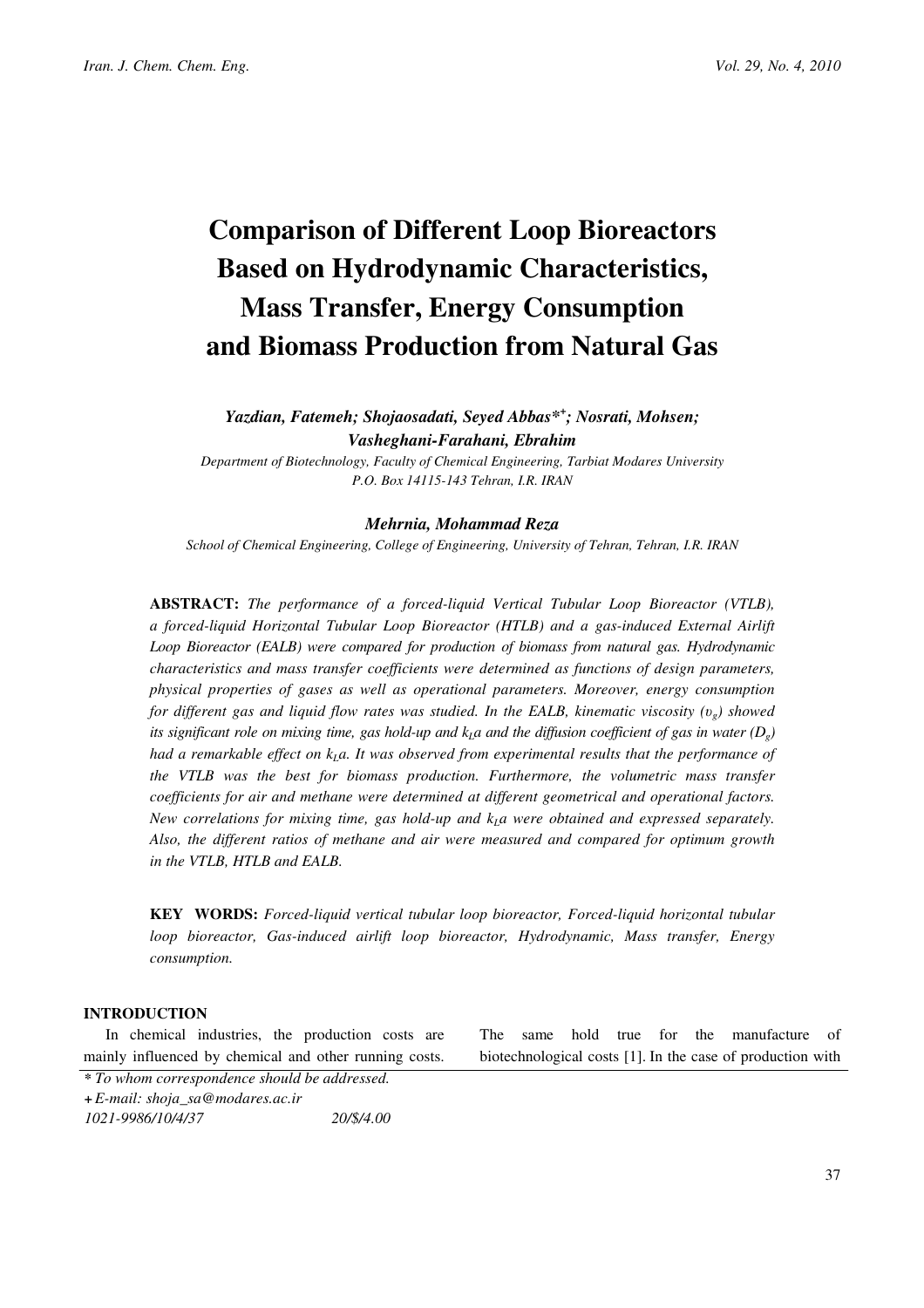aerobic microorganism, the key factors are the costs of chemicals and energy. Therefore, for the selection of suitable bioreactors, their specific performance (mass transfer efficiency and energy consumption) are significant.

Loop bioreactors are characterized by a definitely directed circulation flow which can be driven in fluid or fluidized systems by propeller or jet drive and mainly in gas-liquid systems by airlift drive or liquid pump [2]. They are especially appropriate for fluid systems requiring high dispersion priority. On the other hand, their simple constructions and operation result in low investment and operational costs [3]. Also, loop bioreactors have shown an acceptable performance for the production of biomass from natural gas due to their unique hydrodynamic characteristics [2-5]. However, their optimal design and operation for large scale production plants still require vast research. A gas-induced airlift loop bioreactor is a device in which a region of gassed liquid is connected to a region of ungassed liquid; so that the difference in hydrostatic pressure between the two regions results in circulation of the liquid [6]. The forced-liquid bioreactors are constructed with an outlook to provide low-compressed gas injection, long residence time, low energy consumption, simple design and good separation of gases and liquid. Moreover, turbulence generated by forced circulation reduces bubble size and prevents heterogeneous flow from occurring at the maximum aeration velocity. Without liquid circulation, higher aeration rates increase bubble size, cause churn turbulent flow and lead to reduce mass transfer efficiency [6,7].

Methanotrophic bacteria are a group of aerobic bacteria that can use methane as their source of carbon and energy [8]. The processed biomass extracted from these species of microorganisms could be utilized as a source of potential food [7-10]. Past investigations on methane fermentation are mostly devoted to the metabolic pathways of methane oxidation and the taxonomy and physiology of methane-utilizing organisms [11-13]. Although loop bioreactors are employed in fermentation of other carbon sources, and some technical data are available in this regard [4,14-16], data have not been provided and compared for significant factors such as design and operational parameters for methane fermentation in loop bioreactors.

In this research, the comparison of the VTLB, HTLB and EALB and their performance are studied based on hydrodynamic characteristics (i.e., mixing time and gas hold-up), mass transfer efficiency  $(E_m)$ , energy consumption as well as biomass production. Mixing time, gas hold-up, and  $k<sub>L</sub>$  are all correlated as responses of operational and design parameters as well as gas phase properties. Superficial gas and liquid velocity selected as the most common operational factors whereas riser (discharge) to downcomer (suction) cross sectional area ratio  $(A_r/A_d)$ , horizontal length to diameter ratio (L/D), vertical length to diameter ratio (H/D) and volume of gas-liquid separator (S) are defined as design parameters. Furthermore, in the EALB, kinematic viscosity  $(v_0)$ , including viscosity  $(\mu)$  and density  $(\rho)$ , and diffusion coefficient of dissolved gas  $(D<sub>g</sub>)$  are chosen and considered as the parameters for gas properties, too. Since the flow in VTLB and HTLB is because of the force of pumps impose on the liquid, the investigation of the effects of gas properties will be restricted and could not be addressed to achieve into trustable results. Therefore, the influence of gas properties such as gas kinematic viscosity and gas diffusion coefficients were studied only in the EALB.

# EXPERIMENTAL SECTION

# Microorganism and growth medium

The microorganism (Methylomonas spp.) used in this work was isolated from an oil field in Iran during the research work in our previous investigation on a bubble column bioreactor [9]. The growth medium was a carbonless salt broth medium named as Methane Salt Broth (MSB) which has been optimized by *Yazdian et al.* [9].

# Gas mixture

Five streams of mixed gases were used for evaluation of biomass production. Inlet gas flow rates of air and methane were adjusted so that it would provide mixtures from 25 vol% to 75 vol% air (five streams with ten vol% interval). When oxygen is present in a gas (such as air), the proportion of methane to air is normally in the range of 5 to 15 volumes of methane to 95 to 85 volumes of air to form a flammable mixture [17] however, since gases were spareged right after mixing and passed for single time through the liquid phase, all experiments were carried out safely. Moreover, in the rest of experiments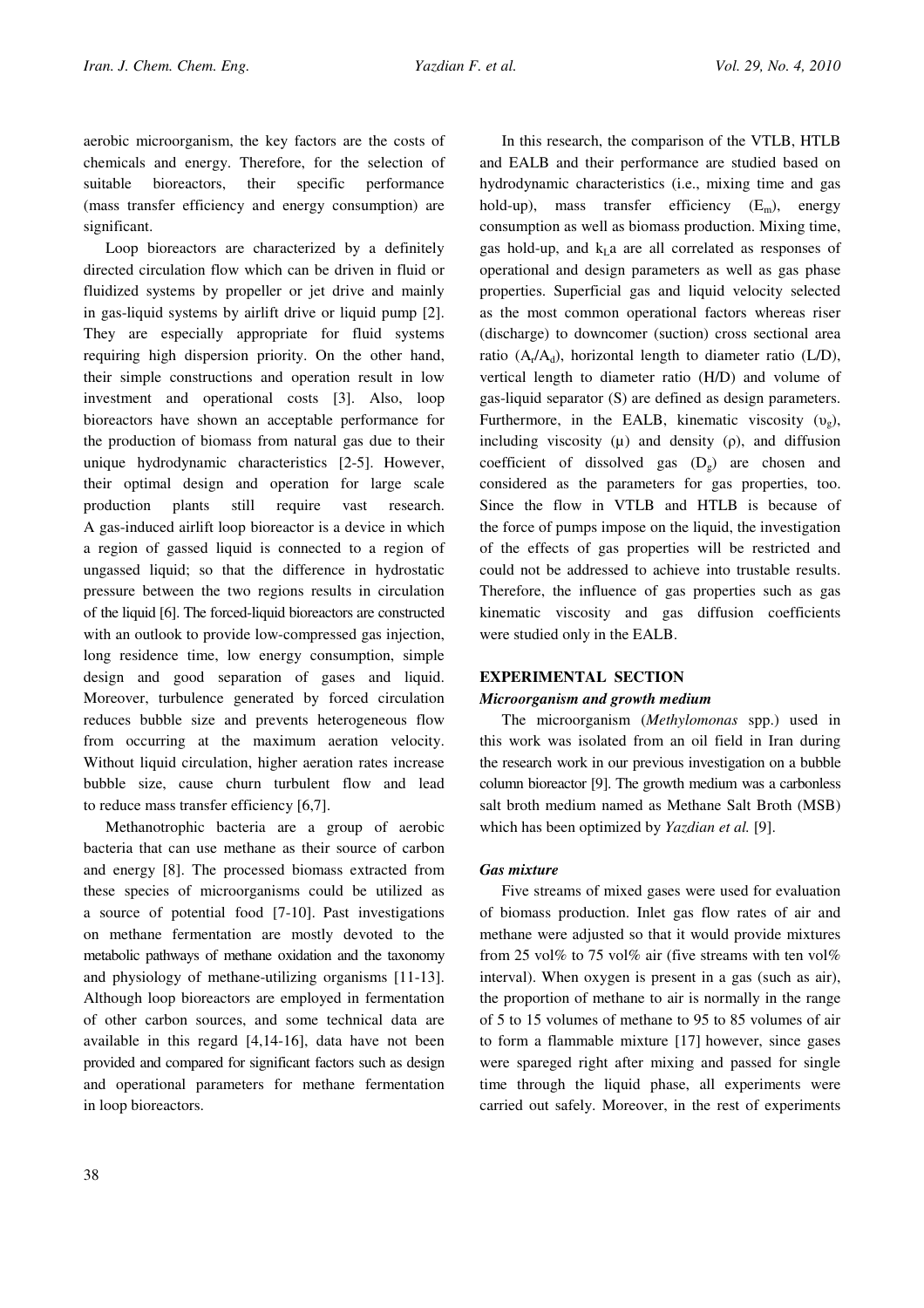| Characteristics           | Unit                     | Reactor type             |                          |                          |  |
|---------------------------|--------------------------|--------------------------|--------------------------|--------------------------|--|
|                           |                          | EALB                     | <b>VTLB</b>              | <b>HTLB</b>              |  |
| ${\bf D}$                 | ${\rm m}$                | $\overline{\phantom{a}}$ | $\overline{\phantom{a}}$ | 0.03                     |  |
| $\mathbf{D}_\mathrm{d}$   | m                        | 0.03                     | 0.03                     | $\overline{\phantom{a}}$ |  |
| $\mathbf{D}_{\mathrm{r}}$ | ${\rm m}$                | 0.03,0.06,0.09           | 0.03                     | $\overline{\phantom{a}}$ |  |
| $D_{s}$                   | ${\rm m}$                | 0.11,0.18,0.25           | 0.11,0.18                | 0.11,0.18                |  |
| $A_r/A_d$                 | $\overline{\phantom{a}}$ | 1.00,4.00,9.00           | 1.00                     | 1.00                     |  |
| $\,h_{s}$                 | ${\bf m}$                | 0.10                     | 0.10                     | 0.10                     |  |
| H/D                       | $\overline{\phantom{0}}$ | $\overline{\phantom{a}}$ | 45,67                    | $\overline{\phantom{a}}$ |  |
| L/D                       | $\overline{\phantom{a}}$ | $\overline{\phantom{a}}$ | $\overline{\phantom{a}}$ | 37,54                    |  |
| $S = V_{su}/V_{di}$       | $\overline{a}$           | 0.61,1.65,3.11           | 0.61,1.65                | 0.61, 1.65               |  |
| ${\bf N}$                 | $\overline{\phantom{a}}$ | 6                        | 6                        | 6                        |  |
| $\mathbf{D}_0$            | mm                       | 0.10                     | 0.10                     | $0.10\,$                 |  |
| $\mathrm{L}\mathrm{P}$    |                          | $\overline{\phantom{a}}$ | MP                       | M                        |  |

Table 1: Characteristics of the loop bioreactors used for mixing studies.

(for pure gases that are not combustible) air and methane were used individually for the experiments.

#### **Bioreactor**

Three experimental loop bioreactors (laboratory scale made of glass), which operated with air and water, were used. The EALB and the VTLB configurations consisted of two vertical columns connected at the top (separator) and the base by horizontal piping. In addition there is a liquid pump just the bottom of the downcomer in the VTLB. The HTLB consists of two long horizontal parts, short vertical downstream and upstream tubes, a top part which is placed right above the upper end of the downstream and a U-shape bend. The geometrical characteristics of the devices are given in Table 1 and illustrated in Fig. 1. The air was distributed by a perforated tube through a gas pump in different zones of the loop bioreactors. The difference in hydrostatic pressure between the two regions in the EALB results in circulation of the liquid. However, in the VTLB and HTLB, the liquid medium was circulated by a liquid magnetic pump. All experiments were carried out at 30  $(\pm 0.5)$  °C. This was done by a Temperature Loop Controller (TLC) placed inside the dissolved methane detector and connected to an electrical heater positioned at the top of the loop bioreactors. Also, a cooling system was used for removing the microbial heat produced during the fermentation process.

#### **Measurements**

#### Dissolved methane

A dissolved methane sensor based on silicone tube was implemented to determine methane concentration during methane fermentation. The silicone tube diameter, silicone tube length and helium flow rate (as the carrier gas) were 0.25 cm (inner diameter) and 0.35 cm (outer diameter), 0.1 m and 50 mL/min, respectively. A continuous stream of helium was directed through the tubing, sweeping out the dissolved methane which diffused through the walls of the tubing from the fermentation broth. The probe of the sensor was made of silicone rubber tubing (NO 02502; Detakta Company). A semi-conductor methane gas sensor (Figaro TGS 2611)-which is highly sensitive and selective to methane gas-was used to measure the dissolved methane continuously [61].

## Mixing time

Mixing time  $(t_m)$  was determined using tracer response techniques when air was introduced. This technique is based on the fact that if a pulse of tracer (a dye) is injected to the flow, a decaying sinusoidal type of response is detected at the downstream of the injection point [3,18]. Tracer (0.5 ml, Brilliant Blue G,  $\lambda$ =595 nm) was injected to the gas-liquid separating section. Values of optical density were recorded in a spectrophotometer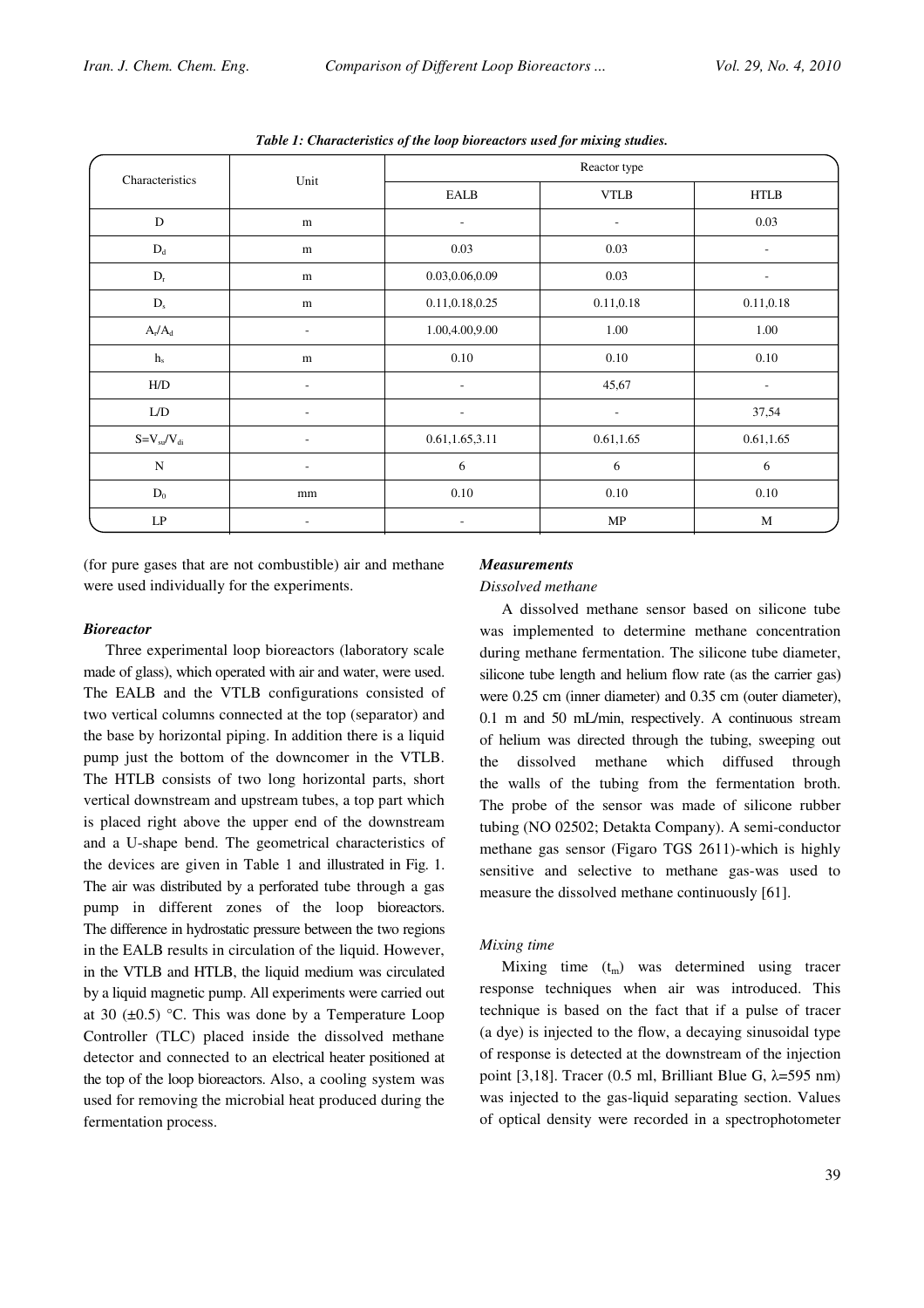

Fig. 1: A schematic diagram of loop bioreactors (a: gas-induced EALB; b: forced−liquid VTLB; c: forced−liquid HTLB).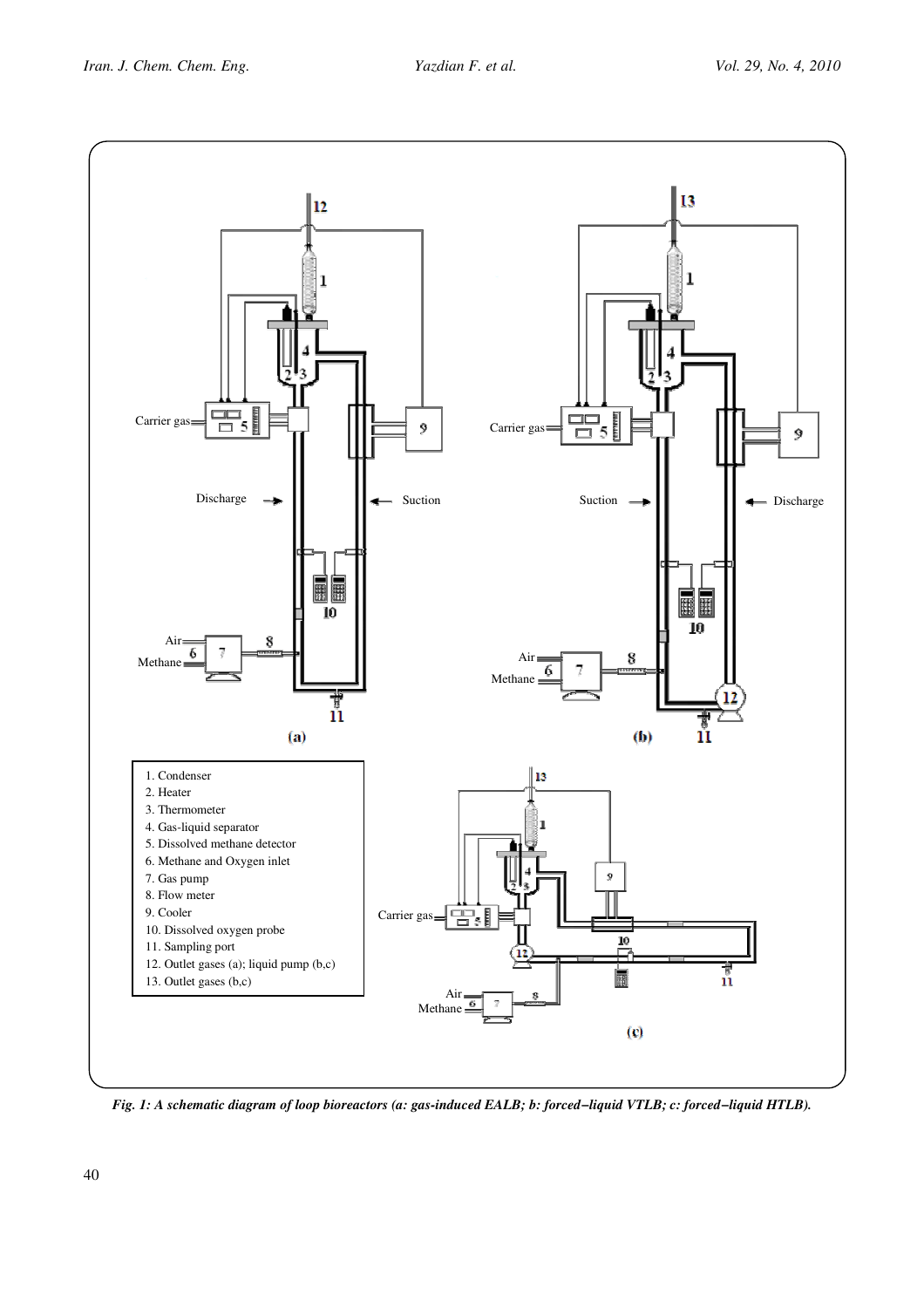(VARIAN CARRY 50 CONC, Australia) until the response of the pulse was completely damped (each experiment was carried out in triplicate). Thereafter, mixing time was determined after changing H/D, L/D, separator volume,  $U_{\rm sG}$  and  $U_{\rm sL}$  and gas composition (only in EALB).

#### Gas hold-up and mass transfer coefficients ( $k_I a_{O2}$  and  $k_I a_{CH4}$ )

In addition to methane detector, one probe of dissolved oxygen (DO; with response time of four seconds for 63 % saturation) was placed within the vertical part. Overall gas hold-up ( $\varepsilon$ ),  $k_L a_{Q2}$  and  $k_L a_{CH4}$ were determined by the eminent methods of volume expansion and dynamic gassing-out measurement respectively [6,19]. For  $k<sub>L</sub>a<sub>O2</sub>$  measurement, dissolved oxygen was first removed from the bioreactor by sparging with nitrogen until the dissolved oxygen concentration fell down to nearly zero. The nitrogen flow was then stopped and bubbles were allowed to separate from the liquid. When the bioreactor had reached a hydrodynamic steady state, the increase in DO was measured with time until the fluid became nearly saturated with oxygen. The mass balance of DO in the bioreactor, then gives Eq. (1) [6]:

$$
\frac{dC_L}{dt}d_L a(C^* - C_L)
$$
\n(1)

where  $C_{\text{L}}$  is the DO concentration,  $C^*$  is saturated oxygen concentration and t is time. Concentration of dissolved methane was measured by methane detector and its volumetric coefficient was determined by a simple method presented previously [20,21]. Also,  $k<sub>L</sub>$ a (oxygen and methane) and  $\varepsilon$  were determined after changing H/D, L/D, separator volume,  $U_{sL}$  and  $U_{sG}$  and gas composition (only in EALB) as well.

## Power input

The total power input to a two-phase reactor  $(e_T)$ could be determined from contribution of each phase in energy consumption. For forced-liquid tubular reactors, four sources of power delivered to the reactor were considered [6,22]: (1) isothermal expansion of gas as it moves up the vessel, (2) the kinetic energy of gas sparged, (3) the kinetic energy of the liquid, and (4) energy lost in spargers. Eq. (2) shows the total specific power delivered to the bioreactors.

$$
e_T = \left[\frac{Q_m RT}{V_L} \ln\left(1 + \frac{\rho_L g H_L}{P_{ts}}\right)\right] + \left[\frac{\Omega}{2V_L} Q_m M v_0^2\right] + (2)
$$

$$
\left[\frac{Q_L}{2V_L} \rho_L U_{sL}^2\right] + \frac{\Delta P_s Q_L}{V_L}
$$

The first, second, third and fourth terms on the right−hand side of Eq. (2) represented power input due to isothermal expansion of the gas, the kinetic energy of the injected gas, the kinetic energy of the liquid entering the reactor and the energy loss in the sparger or static mixer. The efficiency factor  $\Omega$  was taken to be 1 [6].

## RESULTS AND DISCUSSION

# Comparison of loop bioreactors based on mixing performance

The mixing characteristics of loop bioreactors of different configurations can be compared by considering the time required to achieve a certain degree of mixing (in this study 95  $\%$ ). The mixing time may also be used as an operation and scale up parameter, its variation being dependent on the operational and geometrical conditions. To predict or compare the mixing times in the loop bioreactors which were being designed or made, as a function of the operating and geometry variables and gas phase properties, the specific mixing time, denoted as the mixing time per unit liquid volume  $(t_m/V)$ , is usually used. These specific mixing time concept has also been used previously by Rousseau & Bu'Lock [23], Popovic & Robinson [24] and Gavrilescu & Tudose Radu [25]. We determine the mixing time with the same method and define a geometrical parameter such as S to interpret the effect of the volume of the separator, H/D to illustrate the influence of VTLB height and L/D to present the impression of HTLB length. H/D and L/D obtain two values (see Table 1).

Like all the authors which investigated the influence of the gas velocity, the same results have been observed in this study. In all devices investigated, the mixing time decreases with an increasing aeration rate. In the EALB, two regimes of mixing time were observed. At low gas velocities, mixing time decreased sharply, while at higher velocities mixing time was almost constant (Fig. 2). Especially in laboratory systems, the mixing time becomes less efficient at higher gas velocities. These values of gas velocity correspond to the transition from the circulating to the turbulent regime. In the EALB, Fig. 2 shows when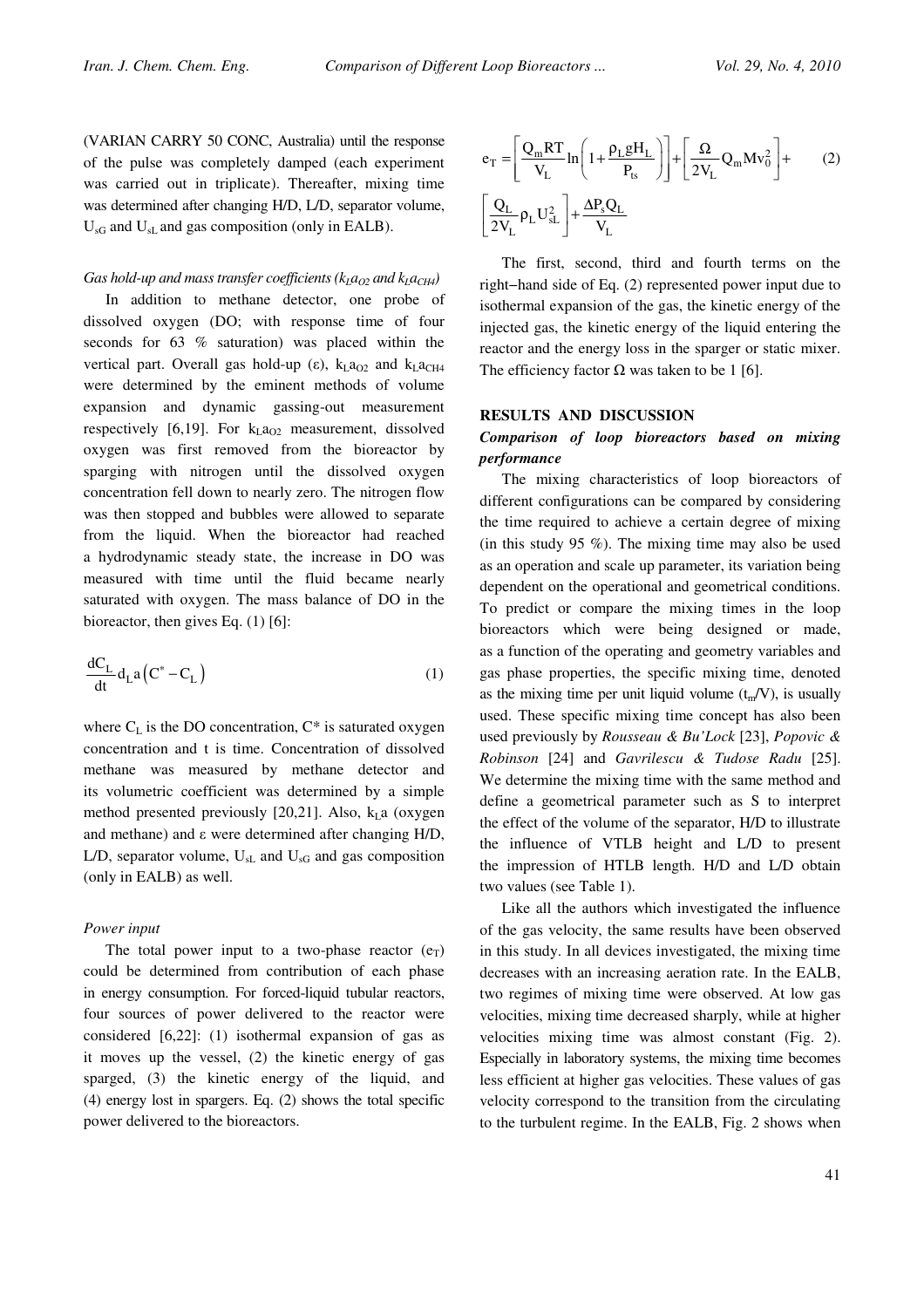kinematic viscosity ( $v_g$ ) increased from 19.04×10<sup>-6</sup> Pa.s (for oxygen) to  $27.54\times10^{-6}$  Pa.s (for methane), mixing time increased as well (i.e., mixing time changes directly). Kinematic viscosity showed its role significantly on mixing time when different gases (oxygen, methane and their mixtures) were used.

Mixing time decreased with increasing values of both gas and liquid flow rates in the VTLB and HTLB, too. Our experiments showed that there are two zones of the dependency of mixing time on gas velocity (Figs. 3 and 4). For different values of gas velocity (in this study), mixing time was sensitive at low liquid velocities; while at higher liquid velocities, mixing time was less affected by high values of aeration rates. In the VTLB, at low gas velocities mixing time was highly sensitive to different amounts of liquid circulation rates. However, in the HTLB, mixing time was sensitive to low gas velocity especially at low liquid flow rates.

Figs. 2 to 4 show that when the amount of  $A_r/A_d$ , L/D and H/D decreased from 4 to 1; 54 to 37 and 67 to 45, respectively, the mixing time decreased, too. These are expectable and also have been shown by many investigators that observed a decrease in the mixing time with decrease of known geometrical parameters such as  $A_r/A_d$ , L/D and H/D ratio [26-29]. Also, no discernible effect of the separator volumes on mixing time was observed (0.61 and 1.65 for S). However, in the EALB, separator volume showed its role considerably in compare to the VTLB and HTLB. It is necessary to find the minimum critical value of S for optimum operation of the mentioned loop bioreactors in further studies. The effect of design factors on mixing time in the investigated loop bioreactors (particularly in the EALB) can therefore be attributed mainly to the effect of design parameters (e.g.,  $A_r/A_d$ ) on the recirculation of liquid velocity, which proves to be the physical parameter which most strongly affects the recirculation rates in the none-forced liquid loop bioreactors. Therefore, the mixing time can be considered as a measure of the macro-scale mixing by convective mechanisms [6].

Based on our experimental results, some new correlations for normalized mixing time  $(t_m/V)$  were presented in Eqs. (3) to (5) [30].

$$
\frac{t_{\rm m}}{V} = 1.11U_{\rm sG}^{-0.70} \times \left(1 + \frac{A_{\rm r}}{A_{\rm d}}\right)^{0.46} \times \left(1 + S\right)^{-0.42} \times \left(\frac{v_{\rm g}}{v_{\rm N_2}}\right)^{0.43} (3)
$$



Fig. 2: Normalized mixing time versus superficial gas velocity in the EALB (the error-bars-shapes given in Fig. 2 are related to the effects made by the gas separator size).



Fig. 3: Normalized mixing time versus superficial oxygen velocity in the HTLB (the error-bars-shapes given in Fig. 3 are related to the effects made by the gas separator size).



Fig. 4: Normalized mixing time versus superficial gas velocity in the VTLB (the error-bars-shapes given in Fig. 4 are related to the effects made by the gas separator size).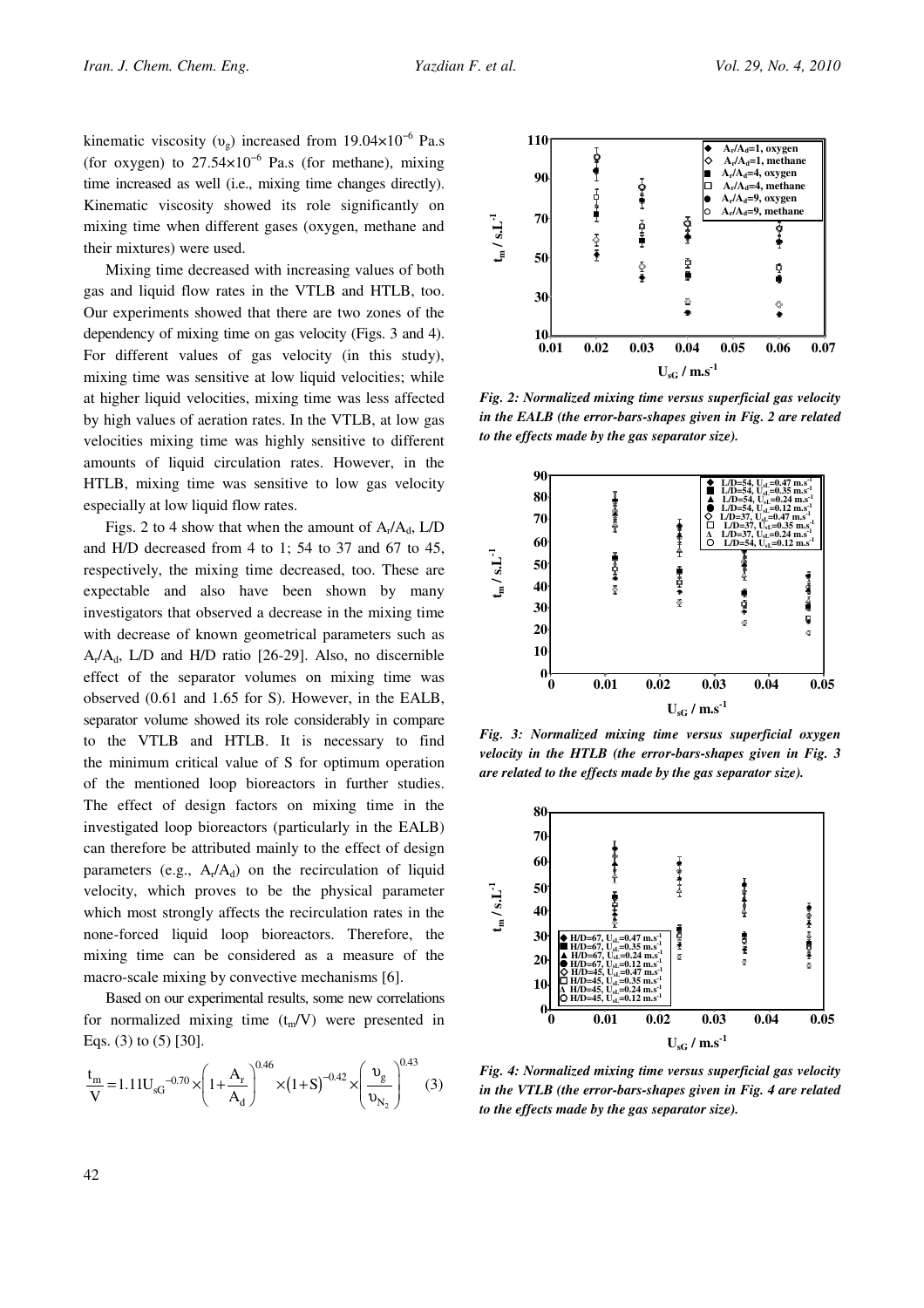In addition to operational and design parameters, the effect of physical properties of the gases were combined and considered in Eq. (3). We entered the kinematic viscosity ( $v_g = \mu/\rho$ ) of the gas as a physical property which causes the changes in the mixing time, circulation time, gas hold-up, and gas volumetric mass transfer coefficient  $(k_1a)$ . The term of normalized gas density  $(\rho_g/\rho_l)$  is another interesting alternative for allocating the effect of gas type on hydrodynamic and mass transfer characteristics. However, since the density of the gases is very small, it provides a very small value in the correlation too, and naturally causes constant coefficient to be tremendously increased. The physical property of  $v_{\rm g}$  was normalized by its dividing by the property of an inert gas such as nitrogen  $(v_g/v_{N2})$ . Since we considered the effect of the type of the gas, our correlation provides a new contribution compared with the other correlations [23,29]. The range of applicability for Eq. (3) is 0.02 to 0.06 m.s<sup>-1</sup> for superficial gas velocity. The value of  $A_r/A_d$  is 1 to 9. Also, the ratio of separator volume to downcomer volume is 0.61 to 3.11. Moreover, the  $v_o/v_{N2}$  value is 1.12 to 1.62. Values estimated with Eq. (3) agreed with the experimentally measured data with less than 14% error.

Depending on the gas velocity range, the exponent for  $U_{\rm sG}$  has the values from  $-0.075$  to  $-0.60$  [25,31,32]. The exponent of  $U_{\rm sG}$  in our correlation is however next to the range previously reported by other researchers. The influence of  $A_r/A_d$  on hydrodynamic characteristics in external loop bioreactors was investigated experimentally by Bello et al. [33]. Their results showed that mixing time increased with the increase of this ratio  $(A_r/A_d)$ , with an exponent of 0.26. Joshi et al. [34] theoretically predicted the value of 0.37 for the exponent. The trend of our results (effect of  $A_r/A_d$  on mixing time) is similar to that observed by others. Weiland [26] found that gas-liquid separator volume had strong influence on mixing time. His results presented as  $t_m$  versus gas-liquid separator volume gave the slope of -0.39 (the exponent of third variable in Eq. (3) is next to Weiland's).

The dependence of the mixing time on the operational and geometrical velocities expressed by the following equation in the HTLB, too [7]:

$$
\frac{t_m}{V} = 1.17 U_{sG}^{-0.40} \cdot U_{sL}^{-0.56} \cdot \left(\frac{L}{D}\right)^{0.35} \cdot \left(1 + S\right)^{-0.15}
$$
 (4)

Eq. (4) determines mixing time by four simple parameters in horizontal loop bioreactors. Its range of applicability is between 0.01-0.05  $\text{m.s}^{-1}$  and 0.12-0.47  $\text{m.s}^{-1}$ for superficial gas and liquid velocities respectively. L/D is between 37-54. Also, S is 0.61 to 1.65. Eq. (4) correlated 90% of the data with less than 20% error. This maximum deviation only states in which ranges the measured and calculated data cover each other. The unit of normalized mixing time is time to volume (for example s/L).

On the basis of our experimental results in the VTLB, a new correlation for normalized mixing time  $(t_m/V)$ is presented by Eq. (5) [35]:

$$
\frac{t_m}{V} = 1.37 U_{sG}^{-0.34} \cdot U_{sL}^{-0.59} \cdot \left(\frac{H}{D}\right)^{0.28} \cdot (1+S)^{-0.09}
$$
 (5)

Eq. (5) determines mixing time by four simple parameters in forced-liquid vertical loop bioreactors. Estimated values by Eq. (5) agreed with the experimentally measured data with less than 18% error. The range of applicability for eq 5 is 0.01 to 0.06 m.s<sup>-1</sup> for superficial gas velocity. The value of H/D is 45 to 67. Also, the ratio of separator volume to discharge side volume is 0.61 to 1.65. Moreover, the liquid flow rate is 0.1 to 0.6 m.s<sup>-1</sup>.

The exponent of  $U_{\rm sG}$  in our correlation is next to the range reported by Yazdian et al. [7] for forced−liquid loop bioreactors. Dependence of mixing time on gas and liquid flow rates was studied in forced-liquid loop bioreactors by Chisti et al. [36], Fadavi & Chisti [37] and Fadavi & Chisti [38] as well. They concluded that mixing time decreased with increasing values of both gas and liquid flow rates (both gas and liquid velocities contributed to promoting mixing in the bioreactor). Moreover, the effect of liquid flow rate on mixing time has the same consequence in comparison with Yazdian's results (the exponent of  $U_{sL}$  are 0.56 and 0.59). The influence of design factor on hydrodynamic characteristics in forced-liquid loop bioreactors was investigated experimentally by *Yazdian et al.* [7], too. Their results showed that mixing time increased with the increase of geometry parameters, with an exponent of 0.35. The trend of our results (effect of H/D on mixing time) is similar to that observed by others [26-29]. Yazdian et al. [7] found that gas-liquid separator volume had no big influence on mixing time. Their results presented as  $t_m$  versus gas-liquid separator volume gave the slope of -0.15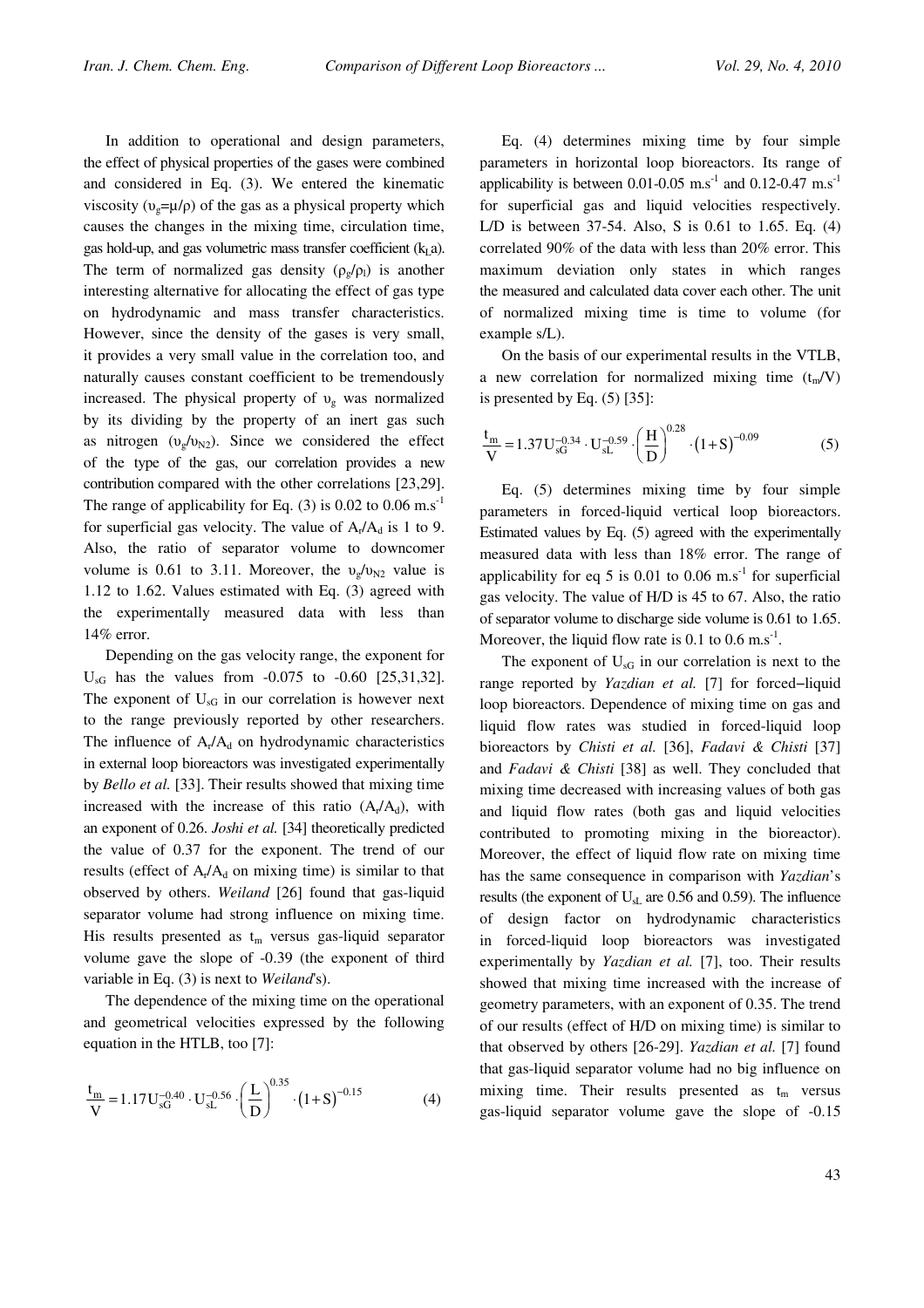| characteristics    | correlation                                                                                                                                                      | $R^2$ |
|--------------------|------------------------------------------------------------------------------------------------------------------------------------------------------------------|-------|
| gas-induced EALB   | $\frac{t_m}{V} = 1.11U_{sG}^{0.70} \cdot \left(1 + \frac{A_r}{A_a}\right)^{0.46} \cdot \left(1 + S\right)^{-0.42} \cdot \left(\frac{v_g}{v_{N_a}}\right)^{0.43}$ | 0.92  |
| forced-liquid HTLB | $\frac{t_{\rm m}}{V} = 1.17U_{\rm sG}^{-0.40} \cdot U_{\rm sL}^{-0.56} \cdot \left(\frac{L}{D}\right)^{0.35} \cdot \left(1 + S\right)^{-0.15}$                   | 0.90  |
| forced-liquid VTLB | $\frac{t_{m}}{V} = 1.37 U_{sG}^{-0.34} . U_{sL}^{-0.59} . \left(\frac{H}{D}\right)^{0.28} . (1+S)^{-0.09}$                                                       | 0.90  |

Table 2: Comparison of mixing time correlations for different loop bioreactors.



Fig. 5: Comparisons of mixing time versus superficial gas velocity for loop bioreactors: forced–liquid VTLB; ---forcedliquid HTLB; … gas-induced EALB.

(the exponent of fourth variable in Eq. (5) is next to Yazdian's). Furthermore, Papagianni et al. [39] used Verlaan's equation to estimate mixing time. The mixing times calculated with the equation of Verlaan et al. [40] were very close to those obtained with experimental data in forced−liquid tubular loop bioreactor. They suggested that the relative mixing  $(t_m/t_c)$  time is a parameter that can be used with confidence in characterization of mixing in the forced-liquid TLBs.

Fig. 5 illustrates the comparison of mixing time versus superficial gas velocity for different loop bioreactors. The shortest mixing time was achieved in the VTLB. In the HTLB,  $t_m$  was more than in the forced-liquid VTLB. However, mixing times in the HTLB and VTLB were less than in the EALB; because of the increased liquid velocity in the forced−liquid loop bioreactors. Therefore, the experimental results showed that the greatest mixing times were obtained in the EALB. According to experimental outcomes, the forced−liquid circulation (in the VTLB and HTLB) led to a shortening in the mixing time about 30% compared to the EALB. This behavior indicated that mixing processes was predominately controlled by the macro-circulation of the liquid phase within the loops and to a lesser extent by the axial dispersion due to ascending bubbles [25]. Due to the presented data, a region (it was shown in gray color in Fig. 5) that was independent on bioreactor type was explored that occurred in gas superficial velocity that ranged between 0.015 m.s<sup>-1</sup> to 0.047 m.s<sup>-1</sup>. In that zone, mixing time was not reliant on bioreactor variety and changed with variation of operational and design parameters, only. The comparison of experimental results for mentioned loop bioreactors (based on correlations) are compared in Table 2.

## Comparison of loop bioreactors based on gas hold-up

Gas hold-up versus superficial gas velocity in the EALB for different gases and  $A_r/A_d$  are illustrated in Fig. 6. It can be seen when kinematic viscosity increased from  $19.04 \times 10^{-6}$  Pa.s (for oxygen) to 27.54×10<sup>-6</sup> Pa.s (for methane), gas hold−up decreased, too. Gas hold-up for different gases (oxygen, methane, and their mixtures) changed with  $v_g$  indirectly; whereas it increased directly as gas velocity enhanced. In the mentioned loop bioreactors, gas hold-up increased as oxygen velocity increased. However, the dependence of  $\varepsilon$  on superficial gas velocity became slightly weak at high gas flow rates (more than  $0.04$  m.s<sup>-1</sup>). However, in the HTLB and VTLB, at any constant value of the oxygen velocity, the overall gas hold−up increased by increasing the liquid velocity (Figs. 7 to 9). Increasing liquid flow rate reduced bubble size of the gas stream and consequently increased hold-up. It is, however, expectable; because turbulent liquid movements create eddies those hit the bubbles sharply and make them smaller and avoid their easy escape from the top of the reactor. A significant enhancement in gas hold-up occurred at the liquid velocity of  $0.47 \text{ m.s}^{-1}$  which resulted in a gas hold-up of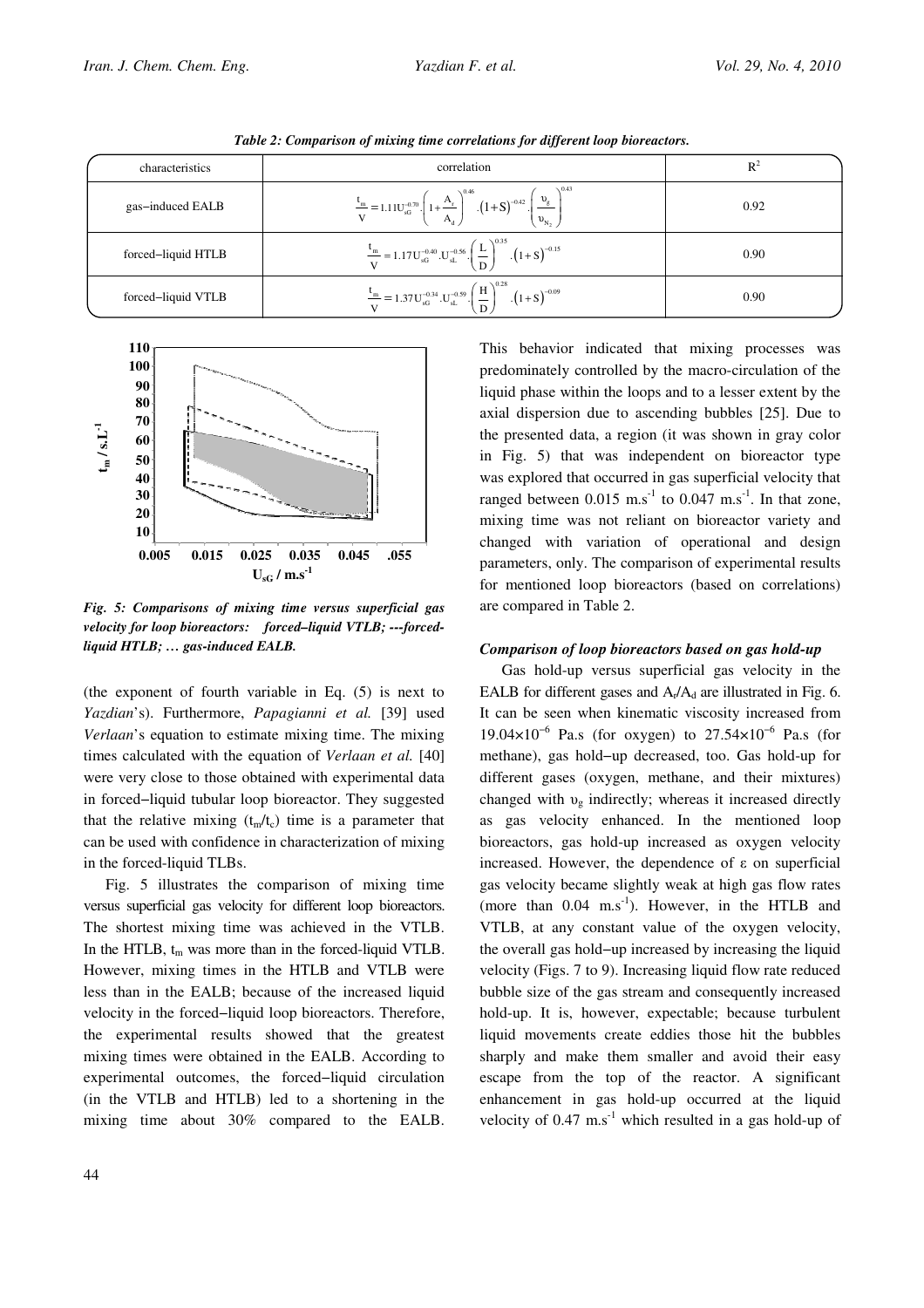

Fig. 6: Gas hold−up versus superficial air velocity in the EALB (the error-bars-shapes given in Fig. 6 are related to the effects made by the gas separator size).



Fig. 7: Gas hold−up versus superficial air velocity in the HTLB (the error-bars-shapes given in Fig. 7 are related to the effects made by the gas separator size).

0.1 (in the HTLB). In the suction side of the VTLB, as could be seen in Fig. 8, the amount of gas hold-up increased significantly even at low liquid velocities. Increasing of liquid flow rate reduced bubble size of the gas stream and consequently increased hold-up (to 0.14) only up to a liquid velocity of  $0.35$  m.s<sup>-1</sup>. A further increase in liquid velocity to  $0.47 \text{ m.s}^{-1}$  hardly had any effect on the suction gas hold-up. The bubble columns and airlift reactors do not generally exceed an overall gas hold−up value of 0.1 in air-water systems [6,36-38]. In contrast, the forced circulation operation at a relatively low liquid velocity of  $0.24 \text{ m.s}^{-1}$  attained a gas hold-up (in suction part of the VTLB) around 0.10. Here, bubble flow regime persisted to a gas hold-up achieve 0.14 during the forced circulation operation.



Fig. 8: Gas hold−up versus superficial air velocity in the suction side of the VTLB (the error-bars-shapes given in Fig. 8 are related to the effects made by the gas separator size).



Fig. 9: Gas hold-up versus superficial air velocity in the discharge side of the VTLB (the error-bars-shapes given in Fig. 9 are related to the effects made by the gas separator size).

The discharge gas hold-up changed with the gas and liquid velocities as shown in Fig. 9 as well. During operation at lower values of liquid injection rate, little gas bubbles were dragged into the discharge zone. Consequently, there was hardly any gas bubble to be held in the discharge part under these conditions (Fig. 9). A significant number of bubbles began to be dragged into the discharge once the velocity of gas in the suction part exceeded  $0.035$  m.s<sup>-1</sup> in low liquid flow rates. Although an increase of forced flow liquid velocity from 0.35  $\text{m.s}^{-1}$  to 0.47  $\text{m.s}^{-1}$ did not increase the suction gas hold−up (Fig. 8), it significantly enhanced the discharge gas hold-up as more bubbles were dragged in the discharge zone because of a high flow rate of liquid.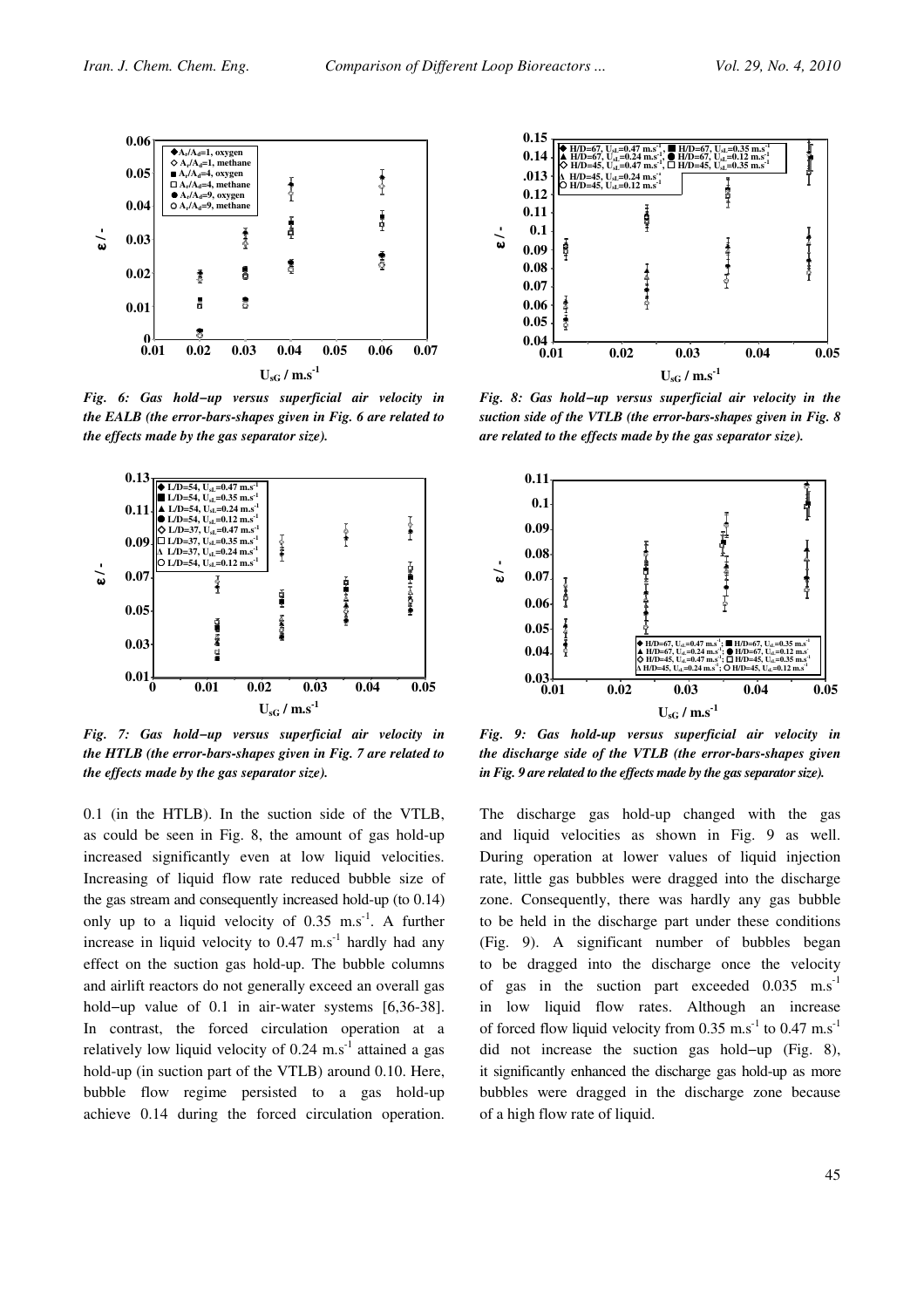The influence of the geometrical parameter  $(A_r/A_d)$  on  $\varepsilon$  is clearly sketched in Fig. 6 (in the EALB). Decrease in  $A_r/A_d$  ratio led to an increase in  $\varepsilon$ . The increase in gas hold-up with decreasing  $A_r/A_d$ , resulted from reduced liquid circulation due to the increasing resistance of the liquid circulation path. Some investigators proposed their empirical correlations for gas hold-up with  $U_{\rm sG}$  and  $A_{\rm r}/A_{\rm d}$ [23,41,42]. But in their correlations the effect of separator volume has not been studied. Kawase et al. [43] presented his non-Newtonian correlation for gas hold-up with the geometrical parameter  $A_r/A_d$ , too. In the HTLB, a decrease in  $L/D$  ratio led to an increase in  $\varepsilon$ . The increase of gas hold-up with decreasing L/D ratio resulted from generation of small bubbles due to increase of the bubble velocity. In the VTLB, increase in H/D ratio led to a slight increase in  $\varepsilon$ . Increasing gas hold-up as a direct result of H/D ratio, enhances the hydrostatic pressure and also generation of small bubbles due to the increase of bubble velocity.

We presented our correlation for gas hold−up in riser (discharge) side of the EALB for the experimented gases (oxygen, methane, and gas mixtures) by Eq. (6) [30]:

$$
\varepsilon_{di} = 13.19 U_{sG}^{1.43} \cdot \left( 1 + \frac{A_r}{A_d} \right)^{-0.62} \cdot \left( 1 + S \right)^{-0.58} \cdot \left( \frac{\nu_g}{\nu_{N_2}} \right)^{-0.52} (6)
$$

As is obvious, we preserved the dependency of our correlation to geometrical characteristic  $(A_r/A_d)$ , separator volume, superficial gas velocity, and gas properties again. The resulting correlation is simple and hence usable for fermentation. Its range of applicability is  $0.02$  to  $0.06$  m.s<sup>-1</sup> for superficial gas velocity. The value of  $A_r/A_d$  is 1 to 9. Also, the ratio of separator volume to downcomer volume is 0.61 to 3.11. Moreover, the  $v_{\rm g}/v_{\rm N2}$ value is 1.12 to 1.62. Estimated values by Eq. (6) agreed with the experimentally measured data with less than 15% error. The effect of separator volume on gas hold−up could be seen clearly although its affects is less than  $A_r/A_d$ . Separator volume showed its role slightly when  $v_{\rm g}$  and  $A_{\rm r}/A_{\rm d}$  increased (the error-bars-shapes given in Fig. 6 are related to the effects made by the gas separator size). However, separator volume demonstrated its effect significantly while vg and  $A_r/A_d$  decreased.

For all experiments in our research work, gas hold-up was also measured in the downcomer (suction). Gas hold-up measurement revealed that a linear correlation between  $\varepsilon_{di}$  and  $\varepsilon_{su}$ . Eq. (7) explains the data fit with 98% agreement for the EALB [30]:

$$
\varepsilon_{\rm su} = 0.47 \varepsilon_{\rm di} \tag{7}
$$

Depending on the gas velocity range, the exponent for  $U_{\rm sG}$  has the values from 0.50 to 1.50 [31,44,45]. The exponent of  $U_{\rm sG}$  in our correlation is in this range. Popovic & Robinson [23] reported an exponent of -1 for the term  $(1+A_r/A_d)$  in their work. The exponent of  $(1+A_r/A_d)$  in Eq. (6) is however next to *Popovic* and Robinson's. However, the dependency of gas hold−up on  $(1+A_r/A_d)$  by *Chisti et al.* [46] is weaker than that in the proposed correlation.

The correlation for oxygen hold−up in the HTLB was presented by Eq. (8) [7]:

$$
\varepsilon = 1.1U_{\rm sG}^{0.41} \cdot U_{\rm sL}^{0.55} \cdot \left(\frac{L}{D}\right)^{-0.18} \cdot (1+S)^{-0.07} \tag{7}
$$

Depending on the gas velocity range, the exponent for  $U_{\rm sG}$  has the values from 0.50 to 1.50 [31,44,45]. The exponent of  $U_{\rm sG}$  in our correlation is in this range. Popovic & Robinson [23] reported an exponent of -1 for the term  $(1+A_r/A_d)$  in their work. The exponent of  $(1+A_r/A_d)$  in Eq. (6) is however next to Popovic and Robinson's. However, the dependency of gas hold-up on  $(1+A_r/A_d)$  by *Chisti et al.* [46] is weaker than that in the proposed correlation.

The correlation for oxygen hold-up in the HTLB was presented by Eq. (8) [7]:

$$
\varepsilon = 1.1U_{\rm sG}^{0.41} \cdot U_{\rm sL}^{0.55} \cdot \left(\frac{L}{D}\right)^{0.18} \cdot \left(1 + S\right)^{-0.07}
$$
 (8)

As is obvious, this correlation again depends on geometrical characteristic (L/D and S), superficial gas and liquid velocity. The range of applicability of gas hold–up is between 0.01-0.05 m.s<sup>-1</sup> and 0.12-0.47 m.s<sup>-1</sup> for superficial gas and liquid velocities respectively. L/D is between 37-54. Also, S is 0.61 to 1.65. Gas hold-up is dimensionless. Eq. (8) correlated 93% of the data with less than 20% error. This maximum deviation only states in which ranges the measured and calculated data cover each other. The effect of separator volume on gas hold−up was less; however, it is necessary to find its minimum critical value for optimum operation of the HTLB in other studies (the error-bars-shapes given in Fig. 7 are related to the effects made by the gas separator size).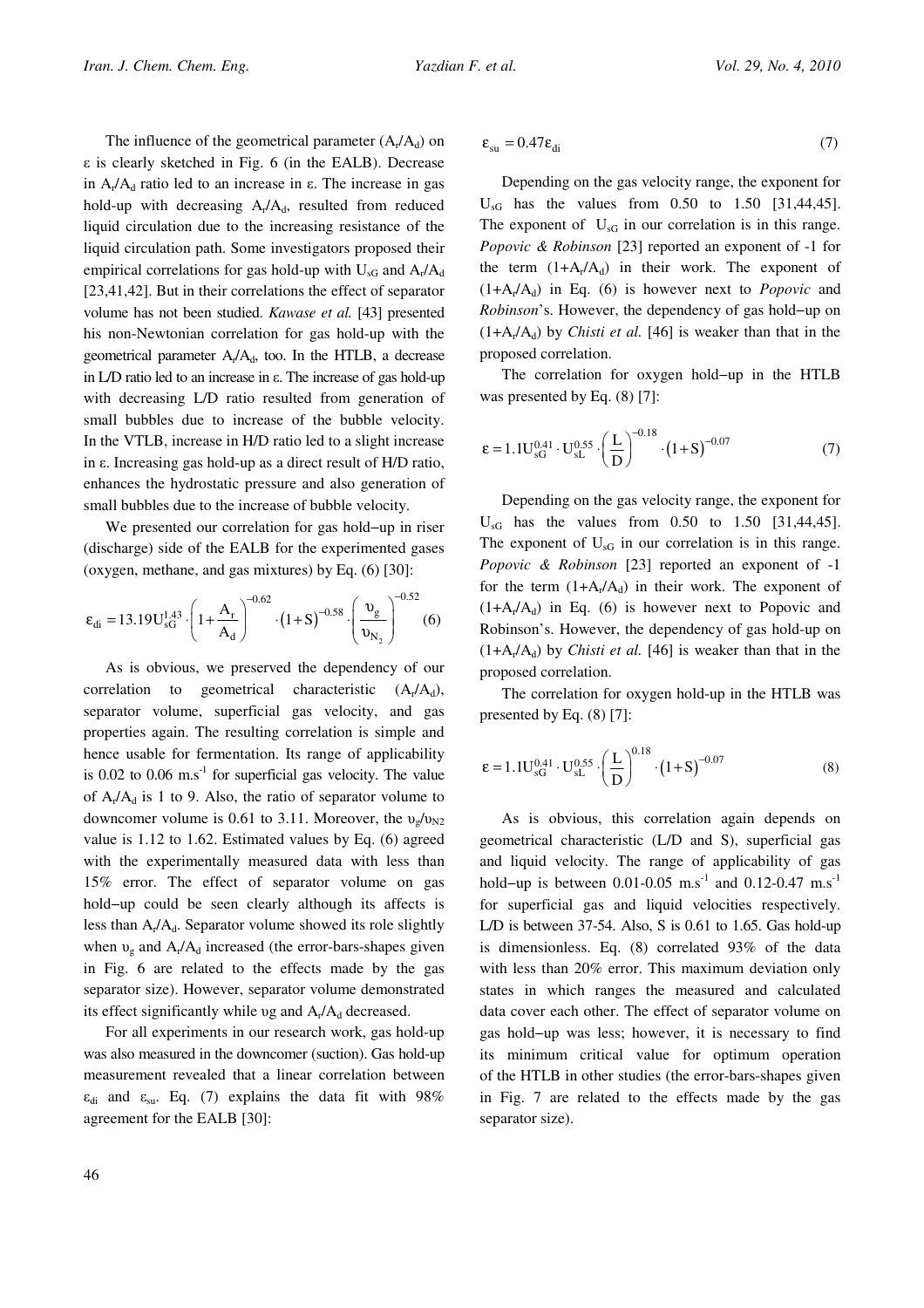The correlation for air hold-up in suction and discharge parts of the VTLB was presented by Eqs. 9 and 10, respectively [35]:

$$
\varepsilon_{su} = 0.31 U_{sG}^{0.31} \cdot U_{sL}^{0.50} \cdot \left(\frac{H}{D}\right)^{0.13} \cdot \left(1 + S\right)^{-0.07}
$$
 (9)

$$
\varepsilon_{di} = 0.21 U_{sG}^{0.32} \cdot U_{sL}^{0.30} \cdot \left(\frac{H}{D}\right)^{0.13} \cdot \left(1 + S\right)^{-0.07}
$$
 (10)

These correlations rely on geometrical characteristic (H/D and S) and superficial gas and liquid velocity. Eq. (9) correlated 92% of the data with less than 15% error. Also, estimated values by Eq. (9) agreed with the experimentally measured data with less than ±12% error. Eq. (10) shows that liquid flow rate and gas flow almost have the same effect on gas hold-up in discharge section. The range of applicability for Eqs. 9 and 10 is 0.01 to 0.06  $\text{m.s}^{-1}$  for superficial gas velocity. The value of H/D is 45 to 67. Also, the ratio of separator volume to discharge side volume is 0.61 to 1.65. Moreover, the liquid flow rate is  $0.1$  to  $0.6$  m.s<sup>-1</sup>. The error-bars-shapes given in Figs. 8 and 9 are related to the effects made by the gas separator size.

Depending on the gas velocity range, the exponent for  $U_{\rm sG}$  has the values from 0.3 to 0.9 in forced-liquid loop bioreactors [7,36-38]. Fadavi & Chisti [38] showed an exponent of 0.9 for this variable. The exponent of  $U_{\rm sG}$  in our correlation is in the mentioned range. Chisti et al. [36], Fadavi & Chisti [37], and Fadavi & Chisti [38] concluded that mixing time decreased with increasing values of both gas and liquid flow rates in forced-liquid loop bioreactors. Eqs. (8) to (10) show that gas-liquid separator volume had the same influence on gas hold-up like Yazdian's results (the exponent of fourth variable in mentioned equations are 0.07) [7].

Fig. 10 illustrates the comparison of gas hold-up versus superficial gas velocity for different loop bioreactors. The shortest gas hold-up was achieved in the EALB. In the VTLB, gas hold-up was more than in the forced−liquid HTLB. However, gas hold-ups in the HTLB and VTLB were more than in the EALB obviously; because of the increased liquid velocity in the forced-liquid loop bioreactors. Therefore, the experimental results showed that the biggest gas hold-ups were obtained noticeably in the VTLB. According to experimental outcomes, the forced-liquid circulation



Fig. 10. Comparisons of gas hold−up versus superficial gas velocity for loop bioreactors: forced–liquid VTLB; --forced-liquid HTLB; … gas-induced EALB.

(in the VTLB and HTLB) led to an extension in the gas hold-up about 66% compared to the EALB. Due to the presented data, a region (it was shown in gray color in Fig. 10) that was independent on bioreactor type (HTLB and VTLB) was explored that occurred in superficial gas velocity that ranged between  $0.015 \text{ m.s}^{-1}$  to  $0.047 \text{ m.s}^{-1}$ . In that zone, gas hold-up was not reliant on bioreactor variety (HTLB and VTLB) and changed with variation of operational and design parameters, only. The comparison of experimental results for mentioned loop bioreactors (based on correlations) are compared in Table 3 as well.

# Comparison of loop bioreactors based on mass transfer coefficients

Fig. 11 shows the experimental gas volumetric liquid mass transfer coefficients  $(k<sub>L</sub>a)$  in discharge side of the EALB versus superficial gas velocity for different gases and  $A_r/A_d$ . kinematic viscosity ( $v_g$ ) showed its significant role on  $k<sub>I</sub>$  a when different gases (oxygen, methane and their mixtures) were used. When kinematic viscosity increased from  $19.04\times10^{-6}$  Pa.s (for oxygen) to 27.54×10<sup>-6</sup> Pa.s (for methane),  $k<sub>L</sub>$ a reduced. Moreover,  $k<sub>L</sub>a$  increased when diffusion coefficient increased from  $1.8 \times 10^{-9}$  m<sup>2</sup>/s (for methane) to  $2.51 \times 10^{-9}$  m<sup>2</sup>/s (for oxygen). It was revealed that diffusion coefficient of gas in water  $(D<sub>g</sub>)$  has remarkable effect on  $k<sub>L</sub>a$ . In addition, changes in the amount of  $A_r/A_d$  in Fig. 11 resulted in same effects as shown in Fig. 6 for gas hold-up (because the hold-up is the main factor that influences the gas-liquid interfacial area). It was shown that separator volume had a more effective contribution on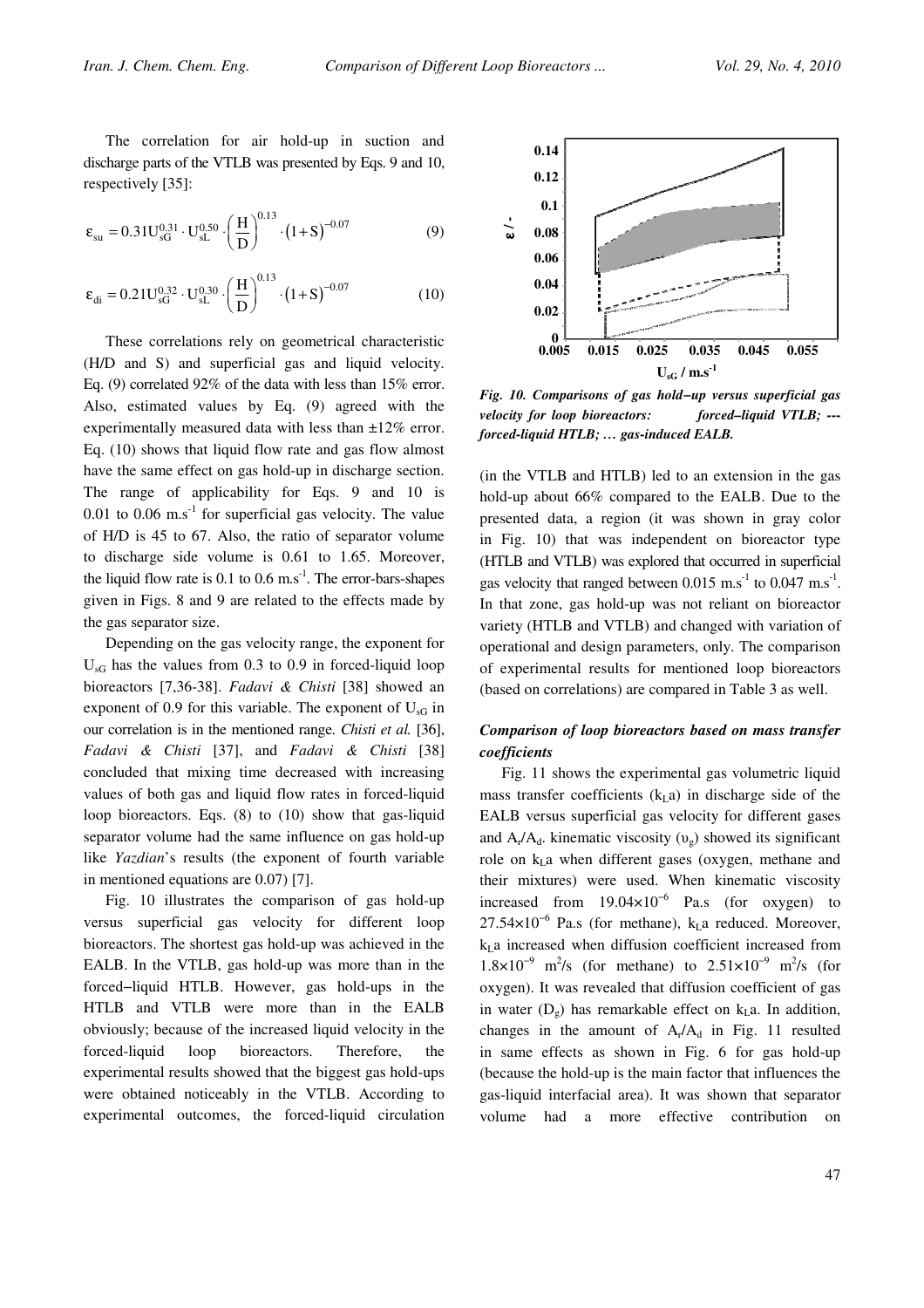|                         |                       | characteristics                                            |                                                                                                                                                                                                                                                            |             | correlation                                                                                                                                                                                                                                          |                                 |                                                                                                                                                                                                                                                                                                                                                                                                                                                                                                         |             | $R^2$               |
|-------------------------|-----------------------|------------------------------------------------------------|------------------------------------------------------------------------------------------------------------------------------------------------------------------------------------------------------------------------------------------------------------|-------------|------------------------------------------------------------------------------------------------------------------------------------------------------------------------------------------------------------------------------------------------------|---------------------------------|---------------------------------------------------------------------------------------------------------------------------------------------------------------------------------------------------------------------------------------------------------------------------------------------------------------------------------------------------------------------------------------------------------------------------------------------------------------------------------------------------------|-------------|---------------------|
|                         |                       | gas-induced EALB                                           |                                                                                                                                                                                                                                                            |             | $\epsilon_{\text{d}} = 13.19 \text{U}_{\text{sG}}^{1.43} \cdot \left(1 + \frac{\text{A}_{\text{r}}}{\text{A}_{\text{d}}} \right)^{-0.58} \cdot \left(1 + \text{S}\right)^{-0.58} \cdot \left(\frac{\text{v}_{\text{g}}}{\text{v}_{\text{N}}}\right)$ |                                 |                                                                                                                                                                                                                                                                                                                                                                                                                                                                                                         |             | 0.90                |
|                         |                       |                                                            | $\epsilon_{\rm su} = 0.47 \epsilon_{\rm di}$                                                                                                                                                                                                               |             |                                                                                                                                                                                                                                                      |                                 |                                                                                                                                                                                                                                                                                                                                                                                                                                                                                                         | 0.98        |                     |
| forced-liquid HTLB      |                       |                                                            | $\epsilon = 1.1U_{sG}^{0.41} \cdot U_{sL}^{0.55} \cdot \left(\frac{L}{D}\right)^{-0.18} \cdot \left(1 + S\right)^{-0.07}$                                                                                                                                  |             |                                                                                                                                                                                                                                                      | 0.93                            |                                                                                                                                                                                                                                                                                                                                                                                                                                                                                                         |             |                     |
|                         |                       | forced-liquid VTLB                                         | $\epsilon_{\rm su} = 0.31 U_{\rm sG}^{0.31} \cdot U_{\rm sL}^{0.50} \cdot \left(\frac{H}{D}\right)^{0.13} \cdot \left(1 + S\right)^{-0.07}$                                                                                                                |             |                                                                                                                                                                                                                                                      | 0.92                            |                                                                                                                                                                                                                                                                                                                                                                                                                                                                                                         |             |                     |
|                         |                       |                                                            | $\epsilon_{di} = 0.21U_{sG}^{0.32} \cdot U_{sL}^{0.30} \cdot \left(\frac{H}{D}\right)^{0.13} \cdot (1+S)^{-0.07}$                                                                                                                                          |             |                                                                                                                                                                                                                                                      |                                 | 0.93                                                                                                                                                                                                                                                                                                                                                                                                                                                                                                    |             |                     |
|                         | 0.012                 | $\blacklozenge$ A <sub>r</sub> /A <sub>d</sub> =1, oxygen; | $\Diamond A_r/A_d=1$ , methane<br>$\blacksquare$ A <sub>r</sub> /A <sub>d</sub> =4, oxygen; $\Box$ A <sub>r</sub> /A <sub>d</sub> =4, methane<br>$\bullet$ A <sub>r</sub> /A <sub>d</sub> =9, oxygen, $\bullet$ A <sub>r</sub> /A <sub>d</sub> =9, methane |             |                                                                                                                                                                                                                                                      |                                 | $\blacklozenge$ L/D=54, U <sub>sL</sub> =0.47 m.s <sup>-1</sup> ; L/D=54, U <sub>sL</sub> =0.35 m.s <sup>-1</sup><br>$\triangle$ L/D=54, U <sub>sL</sub> =0.24 m.s <sup>-1</sup> ; $\bigcirc$ L/D=54, U <sub>sL</sub> =0.12 m.s <sup>-1</sup><br>$\Diamond$ L/D=37, U <sub>sL</sub> =0.47 m.s <sup>-1</sup> ; $\Box$ L/D=37, U <sub>sL</sub> =0.35 m.s <sup>-1</sup><br>0.018 $\Delta$ L/D=37, U <sub>sL</sub> =0.24 m.s <sup>-1</sup> ; $\overline{O}$ L/D=54, U <sub>sL</sub> =0.12 m.s <sup>-1</sup> |             |                     |
|                         | 0.01<br>0.008         | Ŧ                                                          |                                                                                                                                                                                                                                                            | $\mathbf i$ |                                                                                                                                                                                                                                                      | 0.016<br>0.014<br>0.012         | $\frac{1}{1}$                                                                                                                                                                                                                                                                                                                                                                                                                                                                                           | î           | ∤<br>ł              |
| $k_L$ a/s <sup>-1</sup> | 0.006<br>0.004        | Ī<br>重要<br>š.                                              | Ī<br>$\bar{\mathcal{L}}$<br>ś                                                                                                                                                                                                                              | š<br>8      | $k_L a/s^{-1}$                                                                                                                                                                                                                                       | 0.01<br>0.008<br>0.006<br>0.004 | $\overline{1}$<br>$\ddot{\tau}$<br>ġ<br>€<br><b>De</b><br>ē                                                                                                                                                                                                                                                                                                                                                                                                                                             | į<br>조<br>후 | ₫,<br>$\frac{5}{4}$ |
|                         | 0.002<br>$\mathbf{r}$ | $\circ$<br>Ō                                               | $\circ$                                                                                                                                                                                                                                                    | Q           |                                                                                                                                                                                                                                                      | 0.002                           | ្ឌ<br>ö                                                                                                                                                                                                                                                                                                                                                                                                                                                                                                 | a           | ö                   |

Tahle 3: Comparison of gas hold-up correlations for different loop bioreactors.

Fig. 11: Mass transfer coefficient versus superficial air velocity in the EALB (the error-bars-shapes given in Fig. 11 are related to the effects made by the gas separator size).

 $0.01$ 

0.01 0.02 0.03 0.04 0.05 0.06 0.07  $\rm U_{sG}$  /  $\rm m.s^{-1}$ 

mass transfer coefficient when  $v_g$  and  $A_r/A_d$  decreased (the error-bars-shapes given in Fig. 11 are related to the effects made by the gas separator size). As is predictable,  $k<sub>L</sub>$  a values were enhanced as a result of gas flow rates increase. Figs. 12 to 14 show the experimental oxygen volumetric liquid mass transfer coefficients  $(k<sub>L</sub>a<sub>O2</sub>)$  in the HTLB and VTLB versus the same parameters shown in Figs. 7 to 9. Similar to gas hold-up, changes in the amount of L/D and H/D resulted in the same effects for  $k<sub>I</sub>$  a. In addition, like the mixing time and gas hold-up, separator volume does not have any more effective contribution on mass transfer coefficient. Predictably,  $k<sub>L</sub>$ a values were enhanced by increasing gas flow rates. The liquid flow mainly influences  $k<sub>L</sub>$  a by affecting the bubble size and gas-liquid interfacial area "a". In the suction of VTLB, increasing liquid flow rate reduced bubble size of the gas stream and, therefore, increased  $k<sub>I</sub>$  a (to 0.034 s<sup>-1</sup>)

Fig. 12: Mass transfer coefficient versus superficial air velocity in the HTLB (the error-bars-shapes given in Fig. 12 are related to the effects made by the gas separator size).

 $0.005$ 

0.005 0.015 0.025 0.035 0.045 0.055  $U_{\rm sG}$  /  $\rm m.s^{-1}$ 

only up to a liquid velocity of  $0.35 \text{ m.s}^{-1}$ . A further increase in liquid velocity to  $0.47 \text{ m.s}^{-1}$  barely had any effect on the suction zone  $k<sub>L</sub>a$ . In spite of mass transfer coefficient in suction zone, the amount of  $k_1a$ in discharge zone is sensitive to high liquid circulation rate. At high H/D ratios, significant enhancement in  $k_1a$ occurred in the liquid velocity of  $0.47$  m.s<sup>-1</sup> which resulted in a  $k<sub>L</sub>$ a of 0.03 s<sup>-1</sup>.

Eq. (11) shows the correlation with its corresponded coefficient and powers for the tested gases (oxygen, methane and their mixtures) [30]:

$$
(\mathbf{k}_{\mathrm{L}}\mathbf{a})_{\mathrm{di}} = 0.097\mathbf{U}_{\mathrm{sG}}^{0.46} \cdot \left(1 + \frac{\mathbf{A}_{\mathrm{r}}}{\mathbf{A}_{\mathrm{d}}}\right)^{-0.63} \cdot (1 + \mathbf{S})^{-0.61} \cdot (11)
$$

$$
\left(\frac{\mathbf{v}_{\mathrm{g}}}{\mathbf{v}_{\mathrm{N}_{2}}}\right)^{-0.91} \cdot \left(\frac{\mathbf{D}_{\mathrm{g}}}{\mathbf{D}_{\mathrm{N}_{2}}}\right)^{1.12}
$$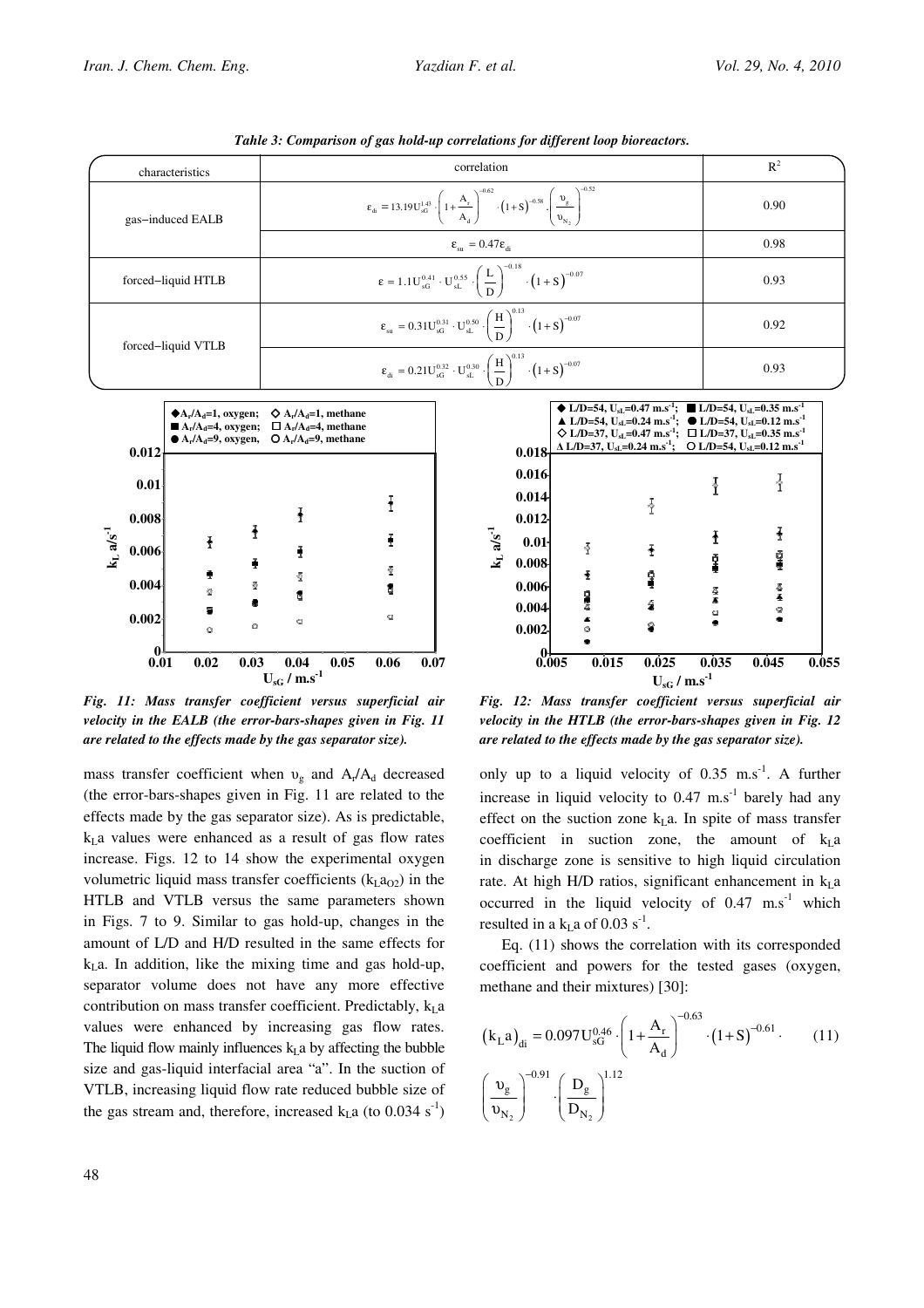

Fig. 13: Mass transfer coefficient versus superficial air velocity in the suction side of the VTLB (the error-bars-shapes given in Fig. 13 are related to the effects made by the gas separator size).

Compared with Eq.  $(3)$  and Eq.  $(6)$ , for  $k<sub>L</sub>a$ , we allocated one more gas property that affects the mass transfer coefficient of dissolved gas in the liquid. This property is diffusion coefficient of gas in water  $(D<sub>o</sub>)$ . Both physical properties ( $v_{\rm g}$  and  $D_{\rm g}$ ) were normalized by dividing them by the properties of an inert gas such as nitrogen  $[(D_g/D_{N2})$  and  $(v_g/v_{N2})]$ .

Eq. (11) compares experimental values of  $k<sub>L</sub>$  and its calculated amounts with less than 13% error. Its range of applicability is  $0.02$  to  $0.06$  m.s<sup>-1</sup> for superficial gas velocity. The value of  $A_r/A_d$  is 1 to 9. Also, the amount of separator volume to downcomer volume ratio is 0.61 to 3.11. Moreover, the  $v_p/v_{N2}$  and  $D_p/D_{N2}$  values are 1.12 to 1.62 and 0.98 to 1.32, respectively. Bello et al. [47] and Chisti et al. [48] correlated their theoretical expression for liquid mass transfer coefficient in discharge with familiar and easy-to-work parameters of  $U_{sG}$  and  $A_r/A_d$  only. By Eq. (11), we extended their correlations by considering the effect of separator volume and physical gas properties on  $k<sub>L</sub>$  a. In spite of the existing literature with liquid phase properties; we investigated the influence of gas type on mass transfer [48-50].

Depending on the gas velocity range the exponent for  $U_{\rm sG}$  has the values ranging from 0.4 to 1 [23.47,51,52]. It goes without saying that the exponent of  $U_{\rm sG}$  in our correlation is in this range. Popovic & Robinson [23] reported an exponent of  $-0.85$  for the term  $(1+A_r/A_d)$ in their work. The exponent of  $(1+A_r/A_d)$  in Eq. (11) is next to Popovic & Robinson's. However, the dependency of



Fig. 14: Mass transfer coefficient versus superficial air velocity in the discharge side of the VTLB (the error-barsshapes given in Fig. 14 are related to the effects made by the gas separator size).

 $k<sub>L</sub>a$  on  $(1+A<sub>r</sub>/A<sub>d</sub>)$  by Bello et al. [47] is significantly more than that in the proposed correlation in this study (Eq. 11).

Despite of the presence of a few studies that experimented superficial gas velocity in downcomer [53] direct correlation of  $k<sub>I</sub>$  a in this section on the basis of gas superficial velocity in riser is not very common. In EALBs, the rising gas bubbles makes liquid flow from down to top; then it returns the flow back from top to down in downcomer section. Since the gas sparger and gas injection devices are located in the riser part and many of bubbles are removed when they reach to the gas-liquid separator, it is not very reasonable to state the downcomer  $k<sub>L</sub>$  based on superficial gas velocity in riser  $(U_{sG})$ . Hence, we only measured the mass transfer coefficients in downcomer and determined its relation with  $k_1$  a in riser. Eq. (12) explains the data fit with 96% agreement for the fraction of  $(k<sub>L</sub>a)<sub>su</sub>/(k<sub>L</sub>a)<sub>di</sub>$  [30]:

$$
(kLa)su = 0.34 (kLa)di
$$
 (13)

In the HTLB, Eq. (13) shows the correlation with its corresponding coefficient and powers as well [7]:

$$
k_{L}a_{O_2} = 1.25U_{sG}^{0.38} \cdot U_{sL}^{1.06} \cdot \left(\frac{L}{D}\right)^{-0.69} \cdot \left(1+S\right)^{-0.025}
$$
 (13)

As Eq. (13) shows, the oxygen mass transfer coefficient is more influenced by liquid superficial velocity. Its range of applicability is between  $0.01$ - $0.05$  m.s<sup>-1</sup> and  $0.12$ -0.47 m.s<sup>-1</sup> for superficial gas and liquid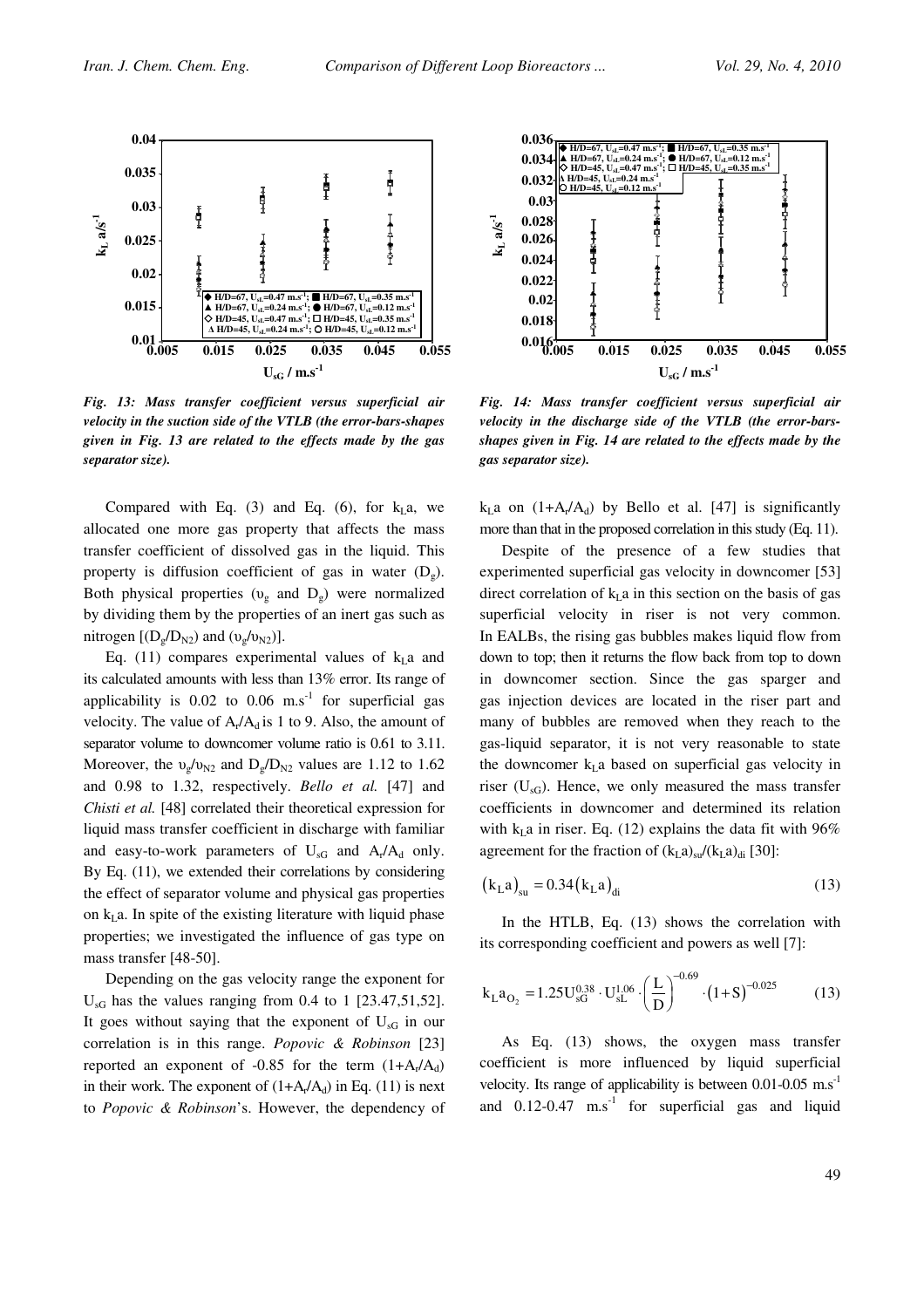velocities respectively. L/D is between 37-54. Also, S is 0.61 to 1.65. The unit of  $k<sub>L</sub>$  a is time reverse (s<sup>-1</sup>). Eq. (13) correlated 95% of the data with less than 15% error. This maximum deviation only states in which ranges the measured and calculated data cover each other. The volumetric gas liquid mass transfer coefficient was also determined for methane. Concentration of dissolved methane was measured by methane detector and its volumetric coefficient determined by a simple method addressed previously. Here, methane correlation, is given in Eq. (14) [7]:

$$
k_{L}a_{CH_4} = 0.87U_{sG}^{0.34} \cdot U_{sL}^{1.05} \cdot \left(\frac{L}{D}\right)^{-0.67} \cdot \left(1+S\right)^{-0.023} \tag{14}
$$

On average, mass transfer coefficients of oxygen are near to 1.4 folds of that of methane's. Mass transfer coefficient of oxygen with respect to methane has been determined by other researchers and their results are close to the ones obtained in this study (1.12 to 1.43) [54-56]. Also, in other approach, in which mixtures of methane and ethane were examined, an amount of 2.1 has been reported for  $k_{L}a_{Q2}/k_{L}a_{CH4}$  [57].

The correlation for air  $k<sub>L</sub>a$  in suction part of the VTLB is presented by Eq. (15) [35]:

$$
\left(k_{\text{L}}a_{\text{O}_2}\right)_{\text{su}} = 0.038 \text{U}_{\text{sG}}^{0.13} \cdot \text{U}_{\text{sL}}^{0.35} \cdot \left(\frac{\text{H}}{\text{D}}\right)^{0.13} \cdot \left(1+\text{S}\right)^{-0.02} \tag{15}
$$

Separator volume demonstrates more sensible effect compared to previous correlations. For any combination of gas and liquid flow rates, the measured and calculated  $k<sub>L</sub>$  a values in the suction part agreed on maximum  $\pm 14\%$ .

Eq. (16) shows the correlation in discharge side [35]:

$$
\left(k_{\text{L}}a_{\text{O}_2}\right)_{\text{di}} = 0.036\text{U}_{\text{sG}}^{0.14} \cdot \text{U}_{\text{sL}}^{0.30} \cdot \left(\frac{\text{H}}{\text{D}}\right)^{0.12} \cdot \left(1+\text{S}\right)^{-0.03} \tag{16}
$$

As Eq. (16) shows, the oxygen mass transfer coefficient is more influenced by liquid superficial velocity. Eq. (16) correlated 96% of the data with less than 10% error.

The volumetric gas liquid mass transfer coefficient was also determined for methane. Here, methane correlation in suction side was given in Eq. (17) [35]:

$$
\left(k_{\mathrm{L}}a_{\mathrm{CH}_4}\right)_{su}=0.021U_{sG}^{0.14}\cdot U_{sL}^{0.34}\cdot\left(\frac{H}{D}\right)^{0.12}\cdot\left(1\!+\!S\right)^{-0.03}\,\left(17\right)
$$

On average, mass transfer coefficients of oxygen are equal to 1.85 folds of that of methane's in the suction zone. Mass transfer coefficient of oxygen with respect to methane has been determined by other researchers and their results are close to those obtained in this study (1.43 to 2.1) [54-57]. The range of applicability for Eqs. (15) to (17) are 0.01 to  $0.06$  m.s<sup>-1</sup> for superficial gas velocity. The value of H/D is 45 to 67. Also, the ratio of separator volume to discharge side volume is 0.61 to 1.65. Moreover, the liquid flow rate is 0.1 to 0.5 m.s<sup>-1</sup>.

Depending on the gas velocity range the exponent for  $U_{\rm sG}$  has the values ranging from 0.13 to 0.60 [7,36,37]. Chisti et al. [36], Fadavi & Chisti [37] and Yazdian et al. [7] determined the exponent of  $U_{\rm sG}$  in values of 0.4, 0.54 and 0.38, respectively. It goes without saying that the exponent of  $U_{\rm sG}$  in our correlation is in this range. *Chisti et al.* [36] and Fadavi & Chisti [37] involved the power input and the volume of the bioreactor to determine the mass transfer coefficient. Yazdian et al. [7] reported an exponent of -0.025 for the term (S) in their work. The exponent of (S) in eqs 15 to 17 is next to *Yazdian's*.

Fig. 15 illustrates the comparison of mass transfer coefficient versus superficial gas velocity for different loop bioreactors. The lowest mass transfer coefficient was achieved in the EALB. In the VTLB, mass transfer coefficient was more than in the forced−liquid HTLB. However, mass transfer coefficients in the HTLB and VTLB were more than in the EALB; because of the increased liquid velocity in the forced-liquid loop bioreactors. Therefore, the experimental results showed that the greatest mass transfer coefficients were obtained significantly in the VTLB. According to experimental outcomes, the forced-liquid circulation (in the VTLB) led to an extension in the mass transfer coefficient about 72% compared to the EALB. However, the forced-liquid flow rates in the HTLB resulted to an extension in values of  $k<sub>L</sub>$ a about 41% compared to the EALB. Due to the presented data, a region (it was shown in gray color in Fig. 15) that was independent on bioreactor type (HTLB and EALB) was explored that occurred in superficial gas velocity that ranged between  $0.015$  m.s<sup>-1</sup> to  $0.047$  m.s<sup>-1</sup>. In that zone mass transfer coefficient was not reliant on bioreactor variety (HTLB and EALB) and changed with variation of operational and design parameters only. The comparison of experimental results for mentioned loop bioreactors (based on correlations) are compared in Table 4 as well.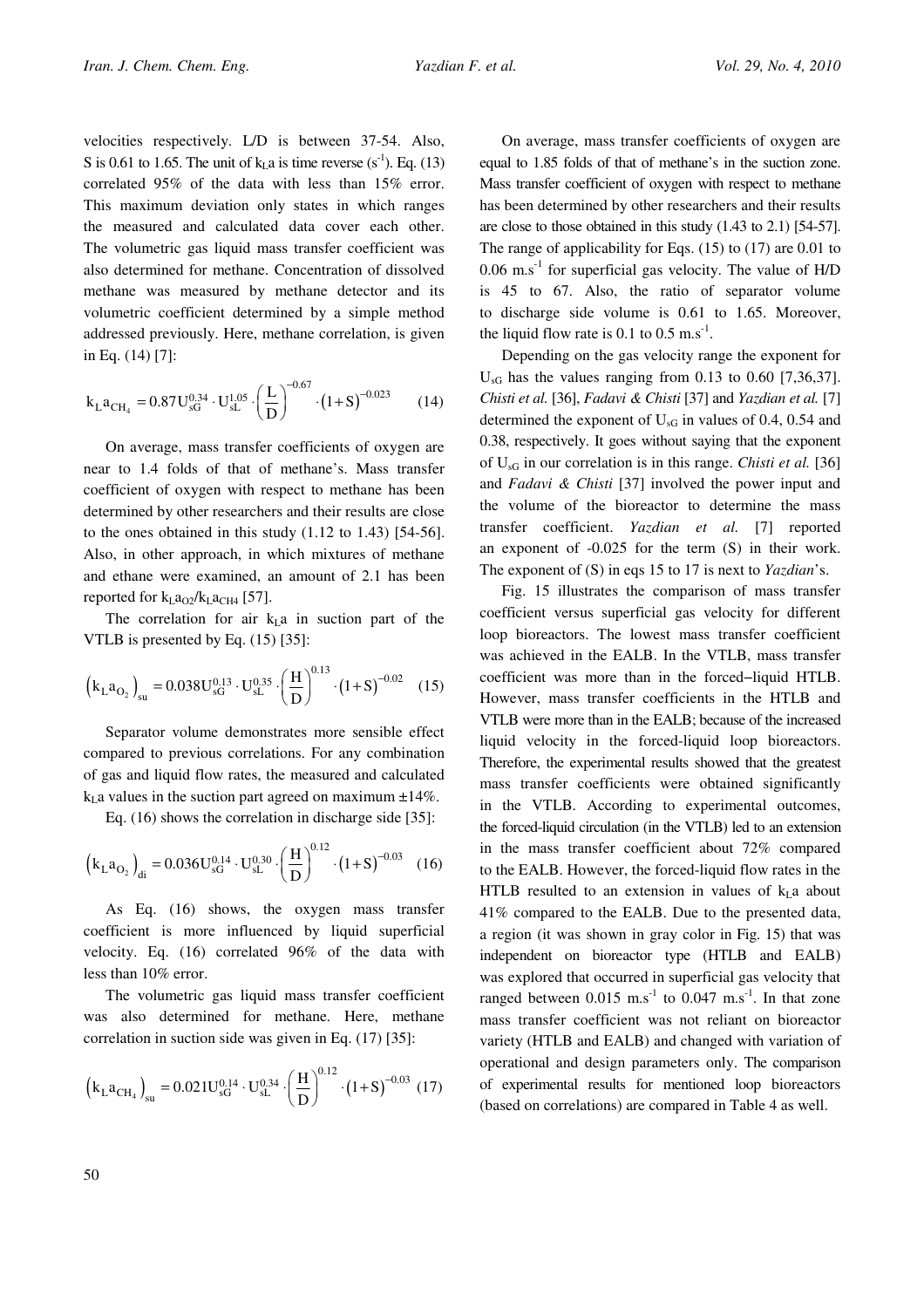| characteristics    | correlation                                                                                                                                                                                                                                    | $R^2$ |
|--------------------|------------------------------------------------------------------------------------------------------------------------------------------------------------------------------------------------------------------------------------------------|-------|
| Gas-induced EALB   | $\left(k_{\rm L}a\right)_{\rm d} = 0.097U_{\rm sG}^{0.46} \cdot \left(1+\frac{A_{\rm r}}{A_{\rm r}}\right)^{3.5} \cdot \left(1+S\right)^{-0.61} \cdot \left(\frac{D_{\rm g}}{D_{\rm r}}\right) \cdot \left(\frac{D_{\rm g}}{D_{\rm r}}\right)$ | 0.94  |
|                    | $(k_{\rm L}a)$ = 0.34 $(k_{\rm L}a)$ .                                                                                                                                                                                                         | 0.96  |
| Forced-liquid HTLB | $k_{L}a_{O_2} = 1.25U_{sG}^{0.38} \cdot U_{sL}^{1.06} \cdot \left(\frac{L}{D}\right)^{-0.69} \cdot \left(1+S\right)^{-0.025}$                                                                                                                  | 0.95  |
|                    | $k_{L}a_{CH_4} = 0.87U_{sG}^{0.34} \cdot U_{sL}^{1.05} \cdot \left(\frac{L}{R}\right)^{-0.67} \cdot \left(1+S\right)^{-0.023}$                                                                                                                 | 0.95  |
|                    | $\left(k_{\text{L}}a_{\text{O}_2}\right)_{\text{eq}} = 0.038\text{U}_{\text{SG}}^{0.13} \cdot \text{U}_{\text{SL}}^{0.35} \cdot \left(\frac{\text{H}}{\text{R}}\right)^{0.13} \cdot \left(1+\text{S}\right)^{-0.02}$                           | 0.90  |
| Forced-liquid VTLB | $\left(k_{\text{L}}a_{\text{O}_2}\right)_{\text{di}} = 0.036U_{\text{SG}}^{0.14} \cdot U_{\text{sl}}^{0.30} \cdot \left(\frac{H}{R}\right)^{0.12} \cdot \left(1+S\right)^{-0.03}$                                                              | 0.96  |
|                    | $\left(k_{\text{L}}a_{\text{CH}_4}\right)_{\text{su}}=0.021U_{\text{sG}}^{0.14}\cdot U_{\text{sL}}^{0.34}\cdot\left(\frac{H}{D}\right)^{0.12}\cdot\left(1+S\right)^{-0.03}$                                                                    | 0.90  |

Table 4: Comparison of mass transfer correlations for different loop bioreactors.



Fig. 15: Comparisons of mass transfer coefficient versus superficial gas velocity for loop bioreactors (forced-liquid VTLB, forced-liquid HTLB and gas-induced EALB):  $\rightarrow$  forced–liquid VTLB; - - · forced-liquid HTLB; ........ gas-induced EALB.

# Comparison of loop bioreactors based on mass transfer efficiency

Mass transfer efficiency  $E_m$  is defined as Eq. (17) [5,36]:

$$
E_m = \frac{k_L a}{e_T} \tag{18}
$$

By multiplying the  $E_m$ -value with the steady-state driving force for oxygen transfer (i.e.  $C^* - CL$ ), we can obtain the amount of oxygen transferred per unit of energy supplied. Mass transfer efficiencies for various levels of power input in three loop bioreactors are shown in Fig. 16. For the entire range of liquid flow rates, highest amounts of  $E_m$  were obtained only in the VTLB. It is obvious that at low power input  $(50 \text{ to } 120 \text{ w.m}^{-3})$ ; the VTLB is the most efficient bioreactor.<sup>35</sup> However, in the HTLB, highest values were obtained at specific power input values between 30 to 70  $\mu$ m<sup>-3</sup> when the forced circulation rate was  $\leq 0.24$  m.s<sup>-1</sup>. High values of forced circulation rates reduced mass transfer efficiency [36-38]. Also, in the EALB, experimental results show that higher mass transfer efficiency was obtained while  $U_{\rm sG} \leq 0.04 \text{ m.s}^{-1}$ .

# Comparison of loop bioreactors based on biomass production

Due to compare the performance of the EALB, VTLB and HTLB in terms of biomass production,  $k_1$  and  $E_m$ data, five experiments were designed. In all experiments  $U_{\rm sG}$ ,  $U_{\rm sL}$ , S, A<sub>r</sub>/A<sub>d</sub>, L/D and H/D were adjusted to the values which resulted the highest mass transfer coefficients in each bioreactor. Fig. 17 demonstrates the scenario of five biomass growth based on the results of optical density at 600 nm for different gas mixtures in the loop bioreactors. All experiments were started by 7 volume percent inoculum of active Methylomonas culture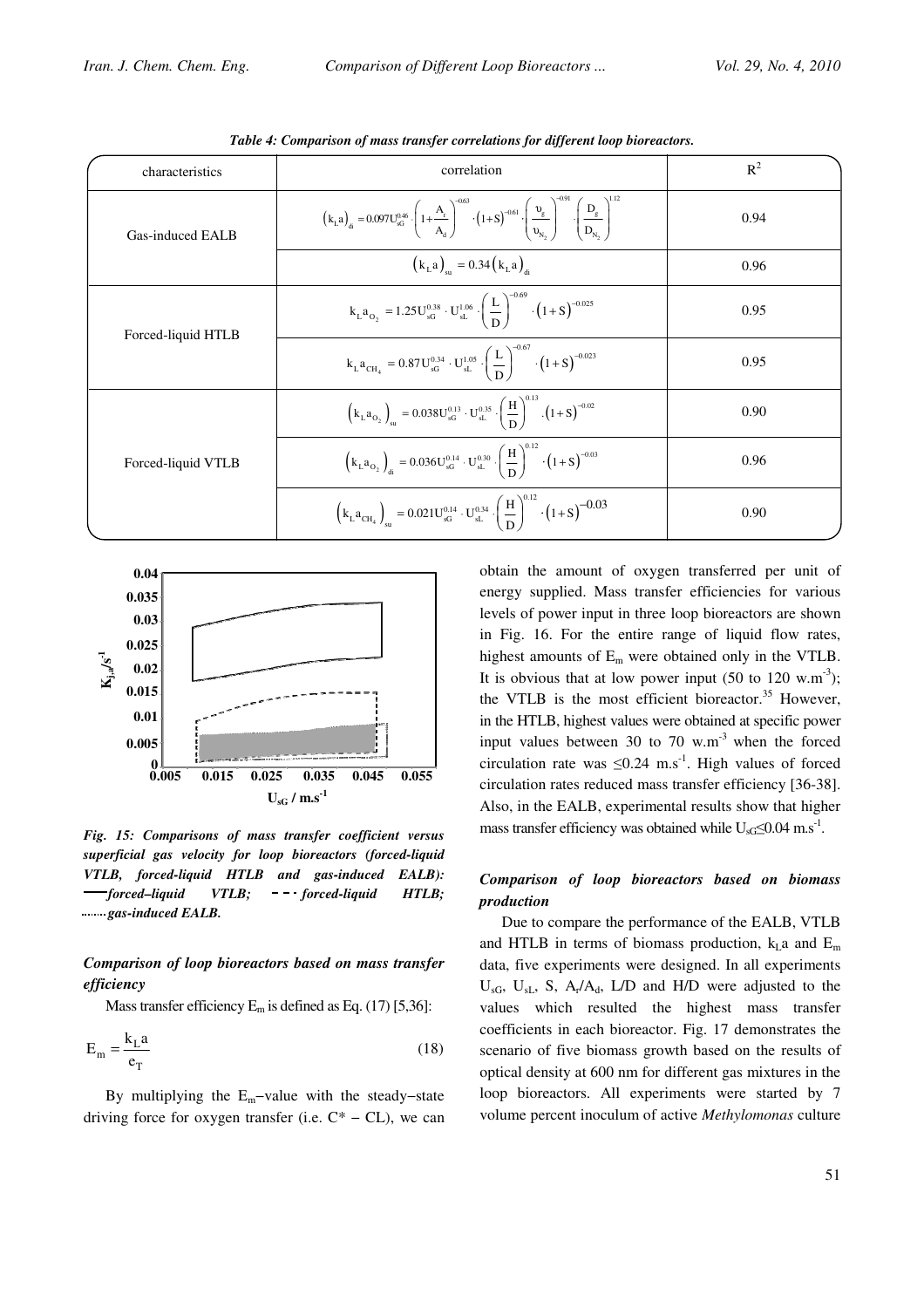| characteristics    | Oxygen to methane ratio<br>$\left(\text{vol}\% \right)$ | $(k_{L}a)_{02}$<br>$(S^{-1})$ | $E_m$ | Optical density<br>$\overline{ }$ | Dry cell weight<br>(g/L) | Doubling time<br>(min) |
|--------------------|---------------------------------------------------------|-------------------------------|-------|-----------------------------------|--------------------------|------------------------|
| gas-induced EALB   | 75 to 25                                                | 0.0074                        |       | 0.94                              | 1.02                     | 155                    |
| forced-liquid HTLB | 50 to 50                                                | 0.016                         |       | 1.20                              | 2.45                     | 104                    |
| forced-liquid VTLB | $60 \text{ to } 40$                                     | 0.034                         | 15    | 3.00                              | 2.97                     | 96                     |

Table 5: Comparison of different loop bioreactors for biomass production in optimum conditions.



Fig. 16: Comparison of mass transfer efficiency  $(E_m)$ in different loop bioreactors.

and carried out in triplicate. Fig. 17 and Table 5 show that a gas mixture of 25 vol% methane and 75 vol% oxygen gives the best biomass production in the EALB (maximum optical density: 0.94; doubling time: 155 min). Although 75 vol% methane provides the best k<sub>La</sub> (0.0041 s<sup>-1</sup>), it resulted in the worst biomass growth. Moreover, a gas mixture of 50 vol% air and 50 vol% methane gives the best biomass production (maximum optical density: 1.2; doubling time: 104 min) in the HTLB and a gas mixture of 40 vol% methane and 60 vol% air provides the best biomass production (maximum optical density: 3; doubling time: 96 min) in the VTLB. These explain that in methane fermentation, despite of the greater value of  $k_1$  a for oxygen, the rate of oxygen transfer may be more critical than that of methane. This fact has been investigated by other studies and presented in other ways  $[5,58-60]$ .

## **CONCLUSIONS**

For comparison of the performance of different loop bioreactors (EALB, HTLB and VTLB), different specific power input, aeration rates and liquid flow rates were employed to obtain reliable results. Gas-liquid mass transfer was distinguished in the three kinds of loop



Fig. 17: Optical density of MSB culture versus time at 600 nm for different gas mixtures in the VTLB, HTLB and EALB.

bioreactors for various combinations of design and operational parameters as well as gas phase properties for production of biomass from natural gas. The results presented in this work indicated the values of mass transfer coefficients and gas hold−ups in the VTLB was higher than those of HTLB and EALB. Moreover, experimental results showed that higher mass transfer efficiency  $(E_m)$  for the entire range of liquid flow rates was obtained in the VTLB, as well. The shortest mixing time was achieved in the VTLB. The VTLB, not only affords a forced liquid flow, but also provides a countercurrent contact between gas and liquid flow. The horizontal loop bioreactor circulates the bubbles by the force of pumped liquid too; however, since it makes bubbles flow in horizontal direction, it creates a moderate mixing time. Generally, those that circulate liquid resulted in lesser (better) mixing time. The conventional EALB, in this comparison, demonstrated the poorest mixing time performance. To show the maximum difference, as Fig. 5 shows, the VTLB can perform a mixing time around 30 percent better than EALB. According to mixing time data, a region that was independent on bioreactor type was explored. In that zone, mixing time was not reliant on bioreactor variety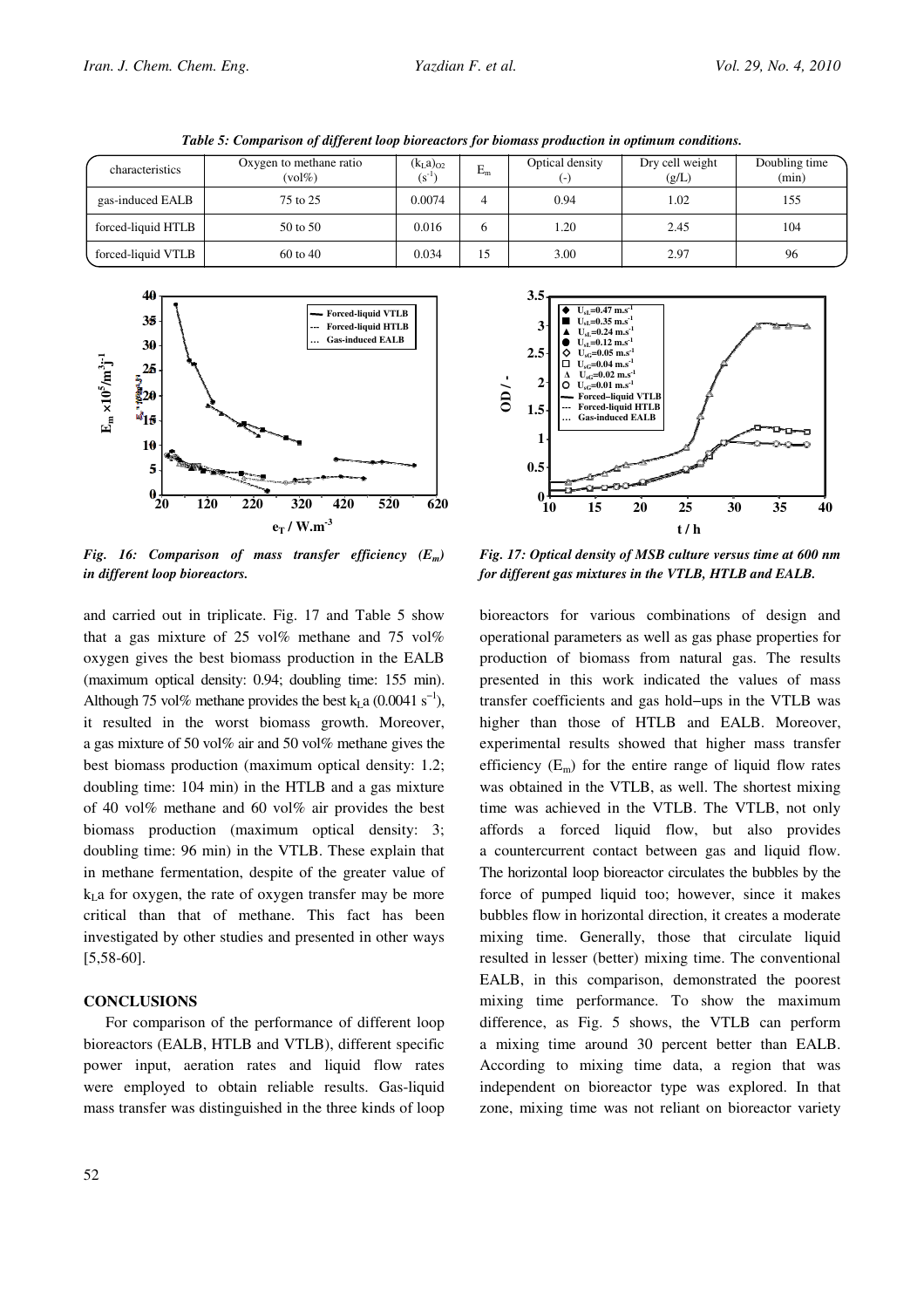and varies with variation of operational and design parameters, only. In addition, the lowest gas hold-up was achieved in the EALB. The experimental results showed that the biggest gas hold−ups were obtained noticeably in the VTLB; because of the increased liquid velocity in the forced−liquid loop bioreactors. According to experimental outcomes, the forced−liquid circulation (in the VTLB and HTLB) led to an extension in the gas hold−up about 66% compared to the EALB. Due to the presented data, a region that was independent on bioreactor type (HTLB and VTLB) was determined. In that region, gas hold-up was not dependent on bioreactor selection (HTLB and VTLB) and changed with variation of operational and design parameters, only. This scenario, however, holds true for mass transfer coefficients, too. The lowest mass transfer coefficient was achieved in the EALB. In the VTLB, mass transfer coefficient was more than in the forced−liquid HTLB, as well. However, mass transfer coefficients in the HTLB and VTLB were more than in the EALB. Therefore, the greatest mass transfer coefficients were obtained significantly in the VTLB. Based on experimental results, the forced-liquid circulation (in the VTLB) led to an extension in the mass transfer coefficient about 72% compared to the EALB. However, the forced-liquid flow rates in the HTLB resulted to an extension in values of  $k<sub>L</sub>a$  about 41% compared to the EALB. A region that was not dependent on bioreactor kind was considered. In that part, mass transfer coefficients changed only with differences of operational and design factors. This research has been devoted to covering mentioned variables to obtain generally applicable equations for the loop bioreactors design in order to produce biomass from natural gas in optimum conditions. Based on hydrodynamic and mass transfer data, the best biomass production occurred in the forced-liquid VTLB for a gas mixture of 40 vol% methane and 60 vol% air.

## Acknowledgment

This investigation was supported by National Iranian Oil Company (NIOC) and National Iranian Gas Company (NIGC).

#### **Notations**

Riser (discharge) to downcomer (suction) cross sectional area ratio, Dimensionless

| Bo                              | Bodenstein number, Dimensionless                              |
|---------------------------------|---------------------------------------------------------------|
| $C^*$                           | Saturated oxygen concentration, ppm                           |
| $C_{L}$                         | DO concentration, ppm                                         |
| $D_0$                           | Holes size in sparger, mm                                     |
| $D_{di}$                        | Discharge diameter, m                                         |
| $D_g$                           | Diffusion coefficient, $m^2 \cdot s^{-1}$                     |
| $D_{su}$                        | Suction diameter, m                                           |
| $D_{s}$                         | Separator diameter, m                                         |
| $e_T$                           | Total power input per unit volume, W.m <sup>-3</sup>          |
| g                               | Gravitational acceleration, $ms^{-2}$                         |
| hh                              | Bioreactor height, m                                          |
| h <sub>s</sub>                  | Liquid level in separator, m                                  |
| $H_d$                           | Downcomer height, m                                           |
| $H_r$                           | Riser height, m                                               |
| H/D                             | Vertical length to diameter/dimensionless                     |
| k <sub>L</sub> a <sub>CH4</sub> | Volumetric methane mass transfer                              |
|                                 |                                                               |
|                                 | coefficient, $s^{-1}$                                         |
| k <sub>L</sub> a <sub>O2</sub>  | Volumetric oxygen mass transfer coefficient, s <sup>-1</sup>  |
| L/D                             | Horizontal length to diameter, dimensionless                  |
| M                               | Molar mass, kg.kmol <sup>-1</sup>                             |
| N                               | Number of holes in distributor, dimensionless                 |
| $P_M$                           | Power input due to agitator, W                                |
| $P_{ts}$                        | Pressure at top section, Pa                                   |
| $Q_{L}$                         | Volumetric liquid flow rate, $m^3.h^{-1}$                     |
| $Q_m$                           | Molar gas flow rate, kmol.s <sup>-1</sup>                     |
| $\overline{R}$                  | Universal gas constant, J.kmol <sup>-1</sup> .K <sup>-1</sup> |
| t                               | Time, h                                                       |
| $U_{\rm sG}$                    | Superficial gas velocity in riser, $m.s^{-1}$                 |
| $U_{sL}$                        | Superficial liquid velocity, $m.s^{-1}$                       |
| V <sub>0</sub>                  | Gas velocity through the sparger hole, $m.s^{-1}$             |
| $V_{L}$                         | Liquid velocity, m.s <sup>-1</sup>                            |

### Abbreviations

| D <sub>O</sub> | Dissolved oxygen, ppm              |
|----------------|------------------------------------|
| <b>EALB</b>    | External airlift loop bioreactor   |
| <b>HTLB</b>    | Horizontal tubular loop bioreactor |
| LP             | Liquid pump                        |
| <b>MP</b>      | Magnetic pump                      |
| <b>TLC</b>     | Temperature loop controller        |
| <b>VTLB</b>    | Vertical tubular loop bioreactor   |
| <b>OD</b>      | Optical density, dimensionless     |
|                |                                    |

## Greek letters

| ε.                  | Gas hold-up, dimensionless              |
|---------------------|-----------------------------------------|
| $\epsilon_{\rm di}$ | Gas hold-up in discharge, dimensionless |
| $\epsilon_{\rm su}$ | Gas hold-up in suction, dimensionless   |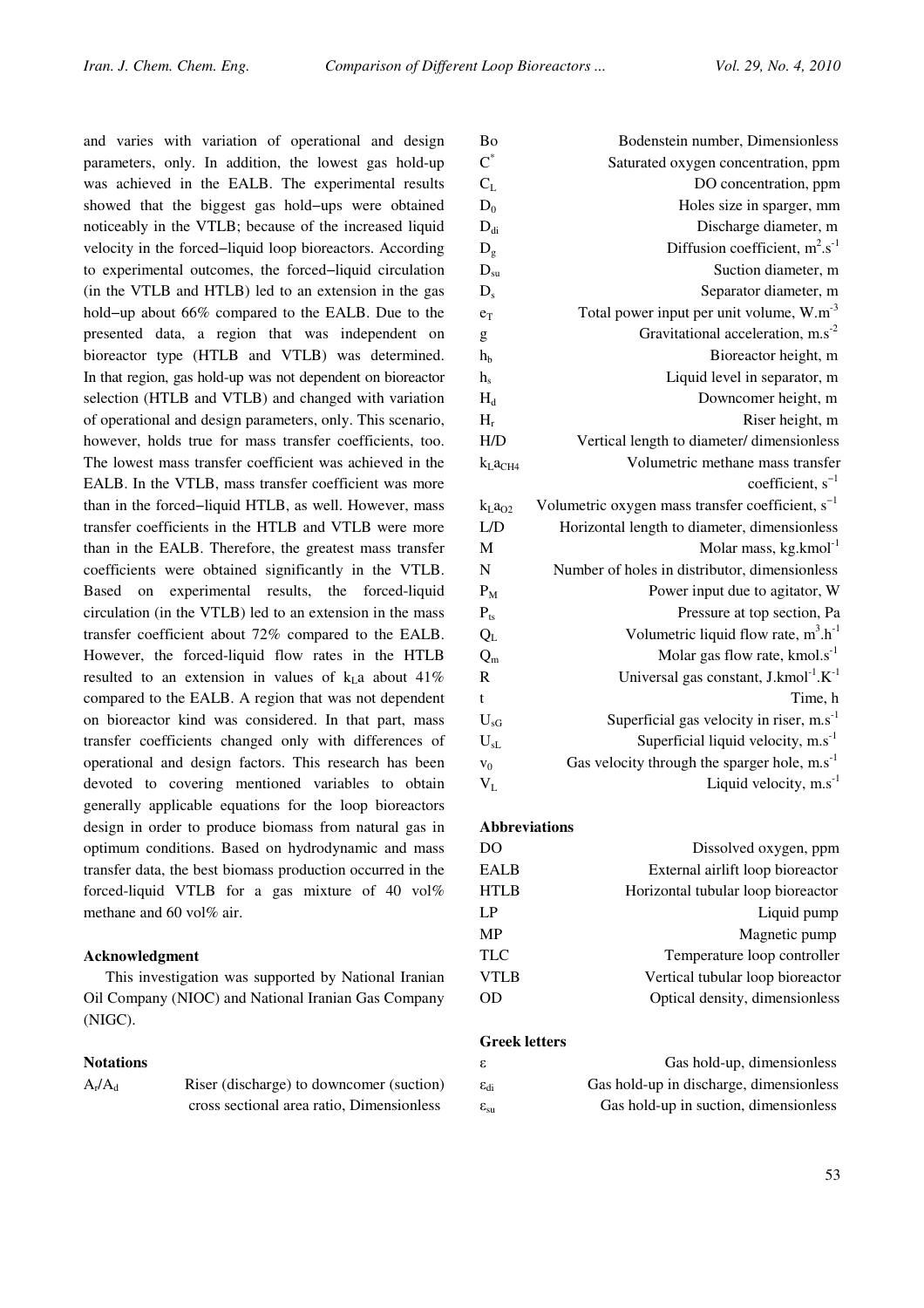| $\rho_L$    | Liquid density, $kg.m^{-3}$        |
|-------------|------------------------------------|
| $\Omega$    | Efficiency factor                  |
| $v_{\rm g}$ | Kinematic gas viscosity, Pa.s.     |
| $v_{N2}$    | Kinematic nitrogen viscosity, Pa.s |

Received : Jan 5, 2010 ; Accepted : March 1, 2011

## **REFERENCES**

- [1] Schüger S., Comparison of Different Loop Bioreactors, Bioproc. Eng., 9, p. 215 (1993).
- [2] Larsen E. B., U-Shape and/or Nozzle U-Loop Fermentor and method of carrying out a Fermentation Process, US. Pat. 6492135B1 (2002).
- [3] Blenke H., Loop Reactors, Adv. Biochem. Eng., 13, p. 121 (1979).
- [4] Lars J., Method and Means for the Production of a Microorganism Cell Mass, EP. Pat. 0306466A2 (1989).
- [5] Kurt S., Lars J., Henrik E., Method of Fermentation, WO. Pat. 016460A1 (2003).
- [6] Chisti Y., "Airlift Bioreactors", Elsevier, London, (1989).
- [7] Yazdian F., Shojaosadati S.A., Nosrati M., Mehrnia M.R., Vasheghani-Farahani E., Study of Geometry and Pperational Conditions on Mixing time, Gas Hold up, Mass Transfer, Flow Regime and Biomass Production from Natural Gas in a Horizontal Tubular Loop Bioreactor, Chem. Eng. Sci., 64, p. 540 (2009).
- [8] Koffas M., Odom J.M., Schenzle A., High Growth Methanotrophic Bacterial Strains, WO. Pat. 0220728A2 (2002).
- [9] Yazdian F., Hajizadeh S., Shojaosadati S.A., Khalilzadeh R., Jahanshahi M., Nosrati M., Production of Single Cell Protein from Natural Gas: Parameter Optimization and RNA Evaluation, Iranian J. Biotech., 3, p. 235 (2005).
- [10] Yazdian F., Pesaran Hajiabbas M., Shojaosadati S.A., Nosrati M., Mehria M., Vasheghani-Farahani E., Evaluation of Gas Hold-Up and Mixing Time in Loop Bioreactors During Production of SCP from Natural Gas, The Second International Conference on Environmental, Industrial and Applied Microbiology, Seville, Spain (2007).
- [11] Whittenbury R., Phillips K.C., Wilkinson J.F., Enrichment, Isolation and Some Properties of Methane Utilizing Bbacteria, J. Gen. Microbiol., 61, p. 205 (1970).
- [12] Dalton H., The Leeuwenhoek Lecture 2000 The Natural and Unnatural History of Methane-Oxidizing Bacteria, Philosophical Transactions of the Royal Society B: Biological Sciences, 360, p. 1207 (2005).
- [13] Urmann K., Norina E.S., Schroth M.H., Zeyer J., Methanotrophic Activity in a Diffusive Methane/ Oxygen Counter-Gradient in an Unsaturated Porous Medium, J. Contam. Hydrol., 94, p. 126 (2005).
- [14] Ziegler H., Meister D., Dunn I.J., The Tubular Loop Fermentor: Oxygen Transfer, Growth Kinetics, and Design, Biotech. Bioeng., XIX, p. 507 (1977).
- [15] Papagianni M., Matty M., Kristiansen B., Design of a Tubular Loop Bioreactor for Scale-Up and Scale-Down of Fermentation Processes, Biotech. Prog., 19, p. 1498 (2003).
- [16] Wen J., Chen Y., Chen D., Jia X., Removal of Ethyl Acetate in Air Streams Using a Gas-Liquid-Solid Three-Phase Flow Airlift Loop Bioreactor, Biochem. Eng. J., 24, p. 135 (2005).
- [17] White E.A., Improvement in or Relating to Fermentation Processes for Converting Methane into Proteinaceous Material, UK. Patent, 1463295 (1977).
- [18] Papagianni M., Matty M., Kristiansen B., Citric Acid Production and Morphology of Aspergillus niger as Functions of the Mixing Intensity in a Stirred Tank and a Tubular Loop Bioreactor, Biochem. Eng. J., 2, p. 197 (1998).
- [19] Taweel A.M., Yan J., Azizi F., Odedra D., Gomma H.G., Using in-Line Static Mixers to Identify Gas-Liquid Mass Transfer Processes, Chem. Eng. Sci., 60, p. 6378 (2005).
- [20] Sheehan B.T., Johnson M.J., Production of Bacterial Cells from Methane, Appl. Microbiol., 21, p. 511 (1971).
- [21] Lamb S.C., Garver J.C., Batch- and Continuous-Culture Studies of a Methane-Utilizing Mixed Culture, Biotech. Bioeng., 22, p. 2097 (1980).
- [22] Coulson J.M., Richardson J.F., Backhurst J.R., Harker J.H., "Chemical Engineering", Pergamon, Oxford, (1990).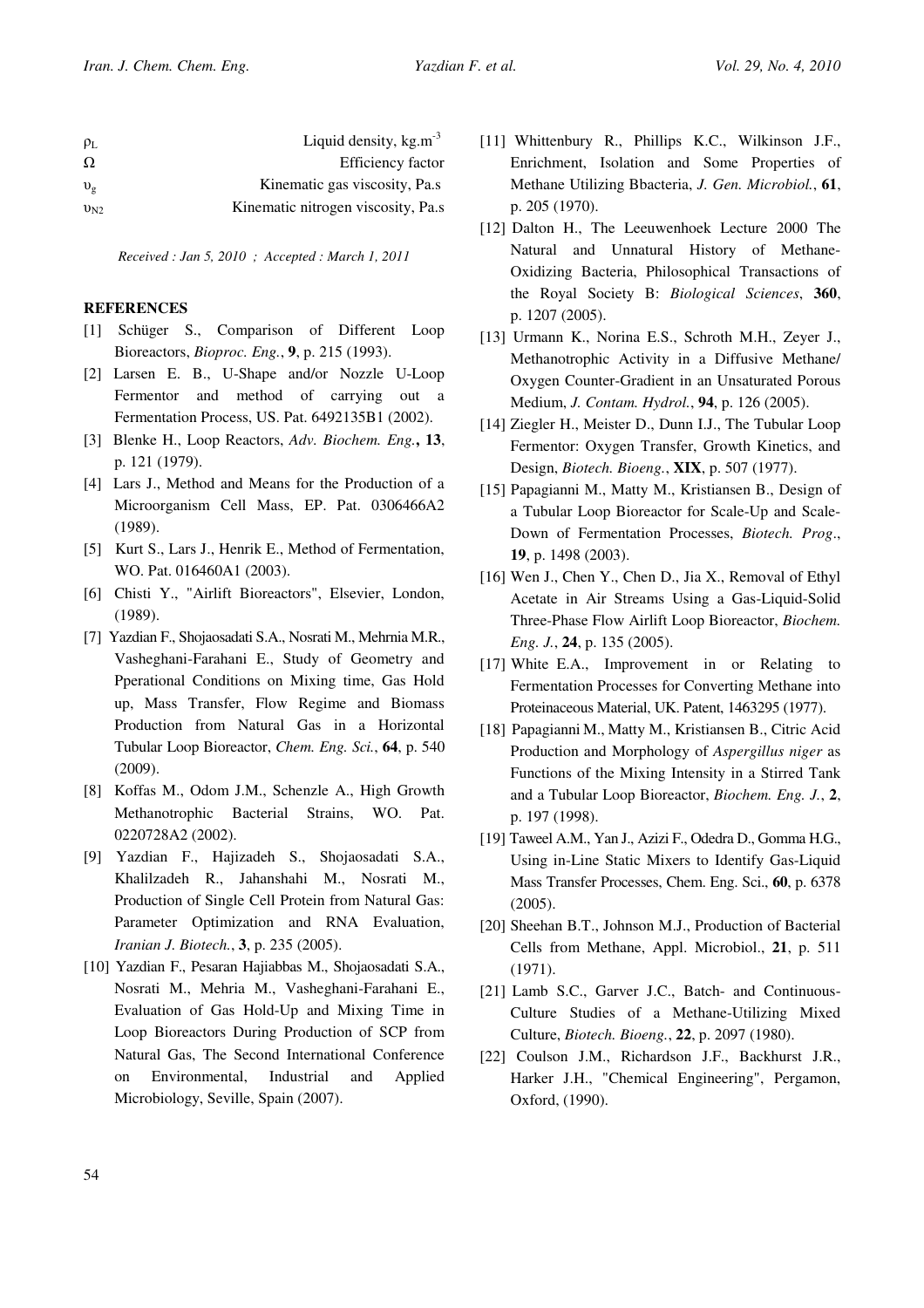- [23] Popovic M., Robinson C.W., Mixing Characteristics of External Loop Airlifts: Non-Newtonian Systems, Chem. Eng. Sci., 45, p. 1405 (1993).
- [24] Rousseau J., Bu'Lock J.D., Mixing Characteristics of A Simple Airlift, Biotech. Lett., 2, p. 475 (1980).
- [25] Gavrilescu M., Tudose R.Z., Mixing Studies in External-Loop Airlift Reactors, Chem. Eng. J., 66, p. 97 (1997).
- [26] Weiland P., Influence of Draft Tube Diameter on Operation Behavior of Airlift Loop Reactors, Ger. Chem. Eng., 7, p. 374 (1984).
- [27] Chisti M.Y., Kasper M., Moo-Young M., Mass Transfer in External Loop Airlift Bioreactors Using Static mixers, Canadian J. Chem. Eng., 68, p. 45 (1990).
- [28]Choi K.H., Han B.H., Lee W.K., Effect of Horizontal Connection Pipe Length on Gas Hold up and Volumetric Oxygen Transfer Coefficient in External Loop Airlift Reactor, HWAHAK KONGHAK, 28, p. 220 (1990).
- [29] Petrovi D.Lj., Pošarac D., Prediction of Mixing Time in Airlift Reactors, Chem. Eng. Comm., 133, p. 1 (1995).
- [30] Yazdian F., Shojaosadati S.A., Nosrati M., Pesaran HajiAbbas M., Vasheghani-Farahani E., Investigation of Gas Properties, Design, and Operational Parameters on Hydrodynamic Characteristics, Mass Transfer, and Biomass Production from Natural Gas in an External Airlift Loop Bioreactor, Chem. Eng. Sci., 64, p. 2455 (2009).
- [31] Lu X., Ding J., Wang Y., Shi J., Comparison of the Hydrodynamics and Mass Transfer Characteristics of a Modified Square Airlift Reactor with Common Airlift Reactors, Chem. Eng. Sci., 55, p. 2257 (2000).
- [32] Mirón S.A., García C.M.C., Camacho G.F., Grima M.E., Chisti Y., Mixing in Bubble Column and Airlift Reactors, Chem. Eng. Res. Des., 82, p. 1367 (2004).
- [33] Bello R.A., Robinson C.W., Moo-Young M., Liquid Circulation and Mixing Characteristics of Airlift Contactors, Canadian J. Chem. Eng., 62, p. 573 (1984).
- [34] Joshi J.B., Ranade V.V., Gharat S.D., Lele S.S., Sparged Loop Reactors, Canadian J. Chem. Eng., 68, p. 705 (1990).
- [35] Yazdian F., Shojaosadati S.A., Nosrati M., Vasheghani-Farahani E., Study of Hydrodynamic, Mass Transfer, Energy Consumption and Biomass Production from Natural gas in a Forced-Liquid Vertical Tubular Loop Bioreactor, Biochem. Eng. J., 49, p. 192 (2009).
- [36] Chisti M.Y., Jauregui-Haza U.J., Oxygen Transfer and Mixing in Mechanically Agitated Airlift Bioreactors, Biochem. Eng. J., 10, p. 143 (2002).
- [37] Fadavi A., Chisti Y., Gas-Liquid Mass Transfer in a Novel Forced Circulation Loop Reactor, Chem. Eng. J., 112, p. 73 (2005)
- [38] Fadavi A., Chisti Y., Gas Hold Up and Mixing Characteristics of a Novel Forced Circulation Loop Reactor, Chem. Eng. J., 131, p. 105 (2007).
- [39] Papagianni M., Matty M., Kristiansen B., Citric Acid Production and Morphology of Aspergillus Niger as Functions of the Mixing Intensity in a Stirred Tank and a Tubular Loop Bioreactor, Biochem. Eng. J., 2, p. 197 (1998).
- [40] Verlaan P., Van E.A.M.M., Tramper J., Van't R.K., Luyben K.Ch.A.M., Estimation of Axial Dispersion in Individual Sections of an Airlift-Loop Reactor, Chem. Eng. Sci., 44, p. 1139 (1989).
- [41] Bello R.A., Robinson C.W., Moo-Young M., Gas Hold-up and Volumetric Mass Transfer Coefficient in Airlift Contactors, Biotech. Bioeng., 27, p. 369 (1985a).
- [42] Chisti M.Y., Halard B., Moo-Young M., Liquid Circulation in Airlift Reactors, Chem. Eng. Sci., 43, p. 451 (1988).
- [43] Kawase Y., Tsujimura M., Yamaguchi T., Gas Hold Up in External Loop Airlift Bioreactors, Bioproc. Biosys. Eng., 12, p. 21 (1995).
- [44] Akita K., Yoshida F., Gas Hold-Up and Volumetric Mass Transfer Coefficient in Bubble Columns, Ind. Eng. Chem. Proc. Des. Dev., 12, p. 76 (1973).
- [45] Schumpe A., Deckwer W.D., Viscous Media in Tower Bioreactor: Hydrodynamic Characteristics and Mass Transfer Properties, Bioproc. Eng., 2, p. 79 (1987).
- [46] Chisti M.Y., Fujimoto K., Moo-Young M., Hydrodynamic and Oxygen Mass Transfer Studies in Bubble Columns and Airlift Bioreactors, Paper 117a presented at AICHE Annual Meeting, Miami Beach (1986).